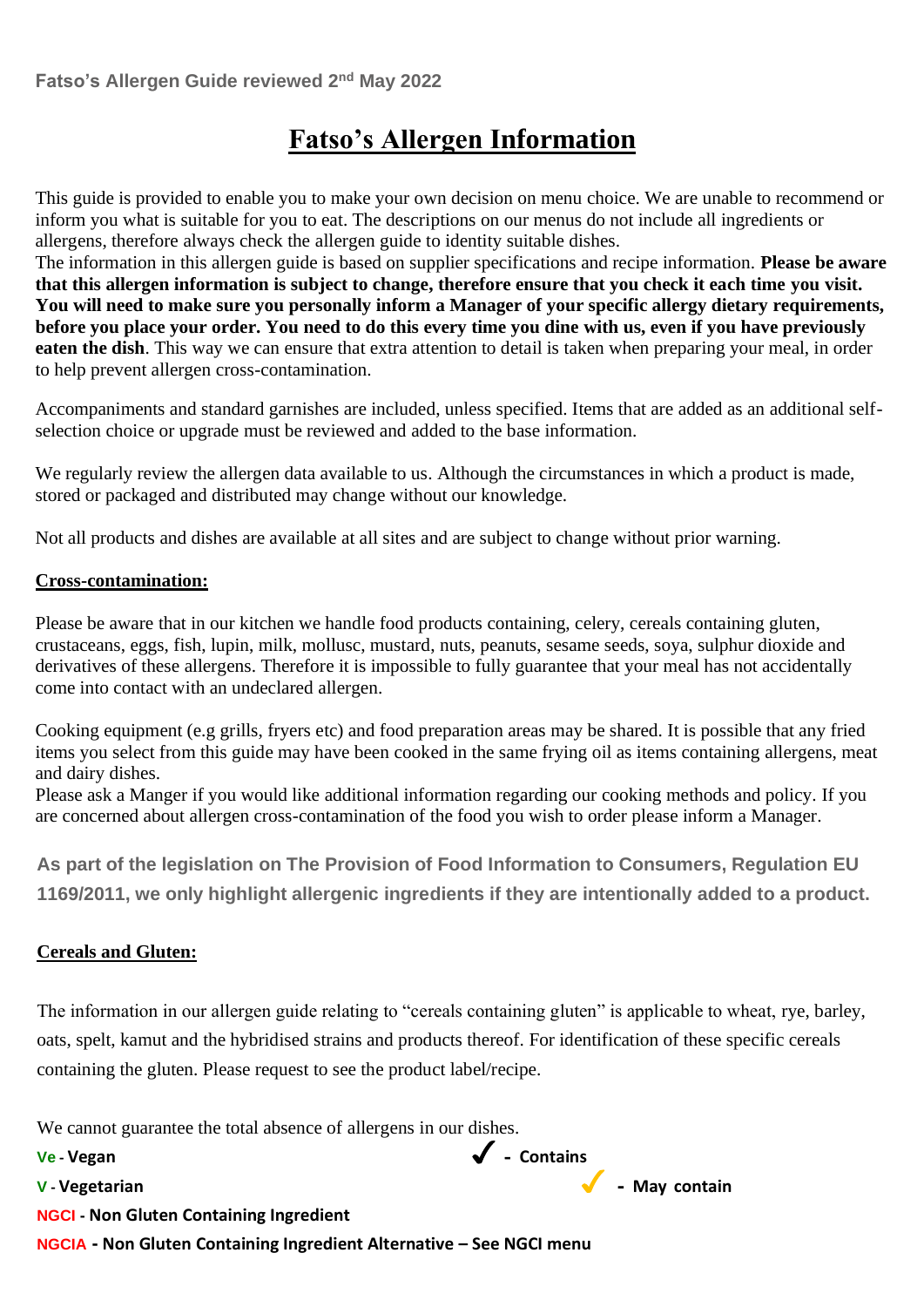| <b>MAIN MENU</b>                                   | Aff              |                                        |                    | $\sim$       | шIJ<br>$rac{1}{\sqrt{2}}$ |       | <b>EXER</b>          |                | MUSTARD        |             |                | <b>SEAME</b>           |                      |                                  |
|----------------------------------------------------|------------------|----------------------------------------|--------------------|--------------|---------------------------|-------|----------------------|----------------|----------------|-------------|----------------|------------------------|----------------------|----------------------------------|
| <b>Appetisers</b>                                  | <b>Celery</b>    | <b>Cereals</b><br>containing<br>gluten | <b>Crustaceans</b> | <b>Eggs</b>  | <b>Fish</b>               | Lupin | <b>Milk</b>          | <b>Mollusc</b> | <b>Mustard</b> | <b>Nuts</b> | <b>Peanuts</b> | <b>Sesame</b><br>seeds | Soya                 | <b>Sulphur</b><br><b>Dioxide</b> |
| Prawn Cocktail<br>(NGCIA no<br>bread)              |                  | Wheat<br><b>Barley</b>                 | <b>Prawns</b>      | $\checkmark$ |                           |       | $\sqrt{ }$           |                |                |             |                | $\sqrt{}$              | $\checkmark$         |                                  |
| Jalapeno<br>Popcorn Shrimp                         | $\checkmark$     | Wheat                                  | Shrimp             |              |                           |       |                      |                | $\checkmark$   |             |                |                        |                      |                                  |
| Breaded<br>Mozzarella<br>Sticks V                  |                  | Wheat                                  |                    |              |                           |       | $\checkmark$         |                | $\checkmark$   |             |                |                        | $\sqrt{\frac{1}{2}}$ |                                  |
| Crispy Chicken<br>Strips                           | $\boldsymbol{J}$ | Wheat                                  |                    |              |                           |       |                      |                | $\checkmark$   |             |                |                        |                      |                                  |
| Loaded Skins<br>pulled pork<br><b>NGCI</b>         |                  |                                        |                    |              |                           |       | $\sqrt{2}$           |                | $\checkmark$   |             |                |                        |                      |                                  |
| Loaded Skins<br>cheese and<br>bacon NGCI           |                  |                                        |                    |              |                           |       | $\sqrt{\frac{1}{2}}$ |                | $\checkmark$   |             |                |                        |                      |                                  |
| Loaded Skins<br>beef chilli NGCI                   |                  |                                        |                    |              |                           |       | $\checkmark$         |                | $\checkmark$   |             |                |                        |                      |                                  |
| Loaded Skins<br>with vegetarian<br>chilli <b>v</b> |                  |                                        |                    |              |                           |       | $\checkmark$         |                | $\checkmark$   |             |                |                        |                      |                                  |
| Breaded Mac &<br>Cheese Bites V                    |                  | Wheat<br><b>Durum Wheat</b>            |                    | $\checkmark$ |                           |       | $\sqrt{2}$           |                | $\checkmark$   |             |                |                        | $\sqrt{2}$           |                                  |
| <b>Battered King</b><br>Prawns                     |                  | Wheat                                  | <b>Prawns</b>      | $\checkmark$ |                           |       |                      |                | $\checkmark$   |             |                |                        | $\checkmark$         |                                  |
| <b>Barbecue Ribs</b>                               | $\sqrt{}$        | Wheat<br><b>Barley</b>                 |                    |              |                           |       |                      |                | $\checkmark$   |             |                |                        |                      |                                  |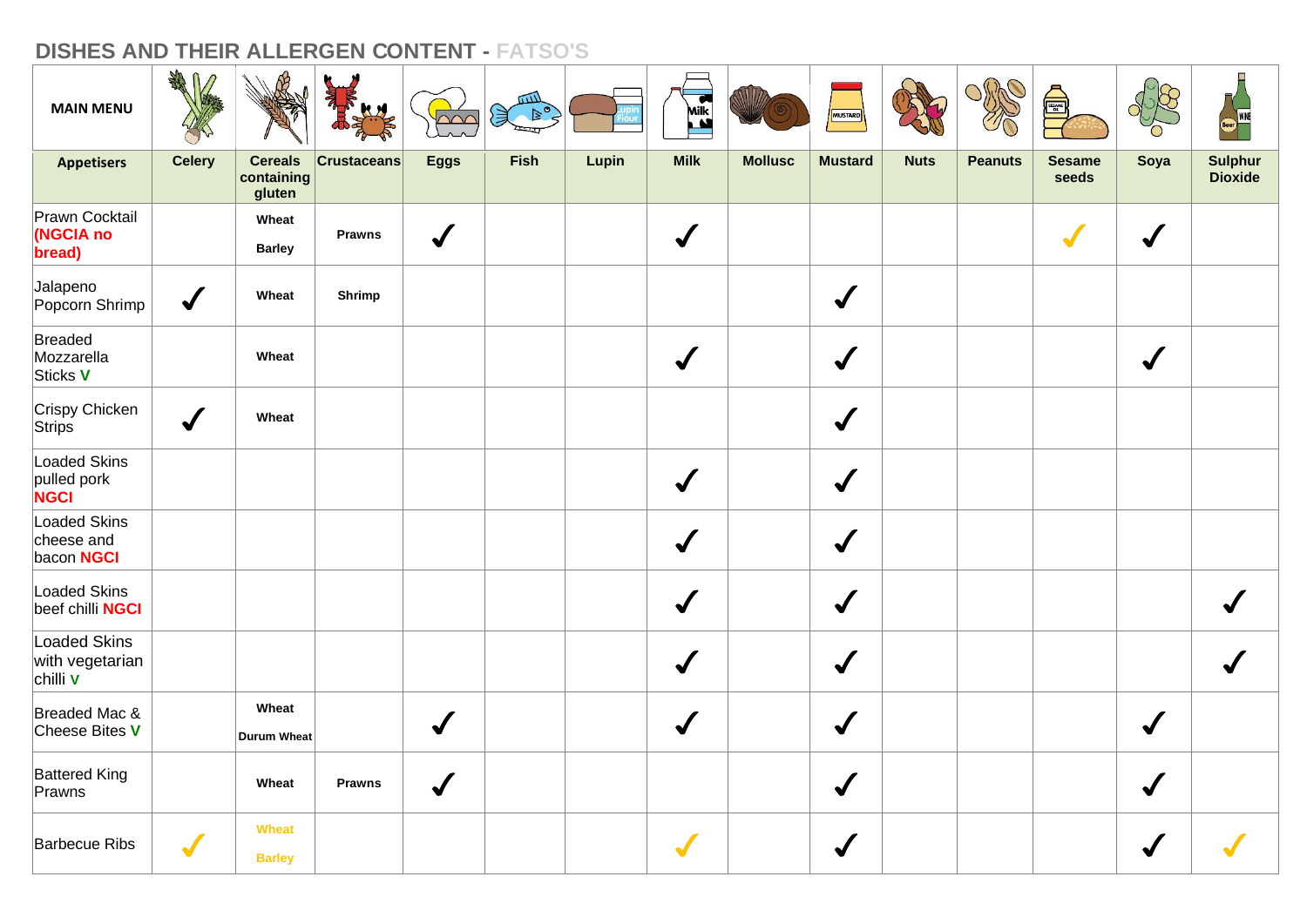| Crispy<br>Mushrooms <b>V</b>    |              | Wheat                         | $\checkmark$    |  |                      | $\checkmark$    |  |           |                      |  |
|---------------------------------|--------------|-------------------------------|-----------------|--|----------------------|-----------------|--|-----------|----------------------|--|
| Chicken Wings                   | $\checkmark$ |                               | $\blacklozenge$ |  | $\blacktriangledown$ | $\blacklozenge$ |  |           |                      |  |
| Hot n Kicking<br>Chicken Wings  | $\bigvee$    | Wheat                         | $\bigvee$       |  | $\blacktriangledown$ | $\blacklozenge$ |  |           | $\blacktriangledown$ |  |
| Chilli Poppers V                |              | Wheat                         |                 |  | $\blacktriangledown$ | $\blacklozenge$ |  |           | $\blacklozenge$      |  |
| Garlic Bread V                  |              | Wheat<br><b>Barley</b><br>Rye |                 |  | $\blacktriangledown$ |                 |  | $\bullet$ |                      |  |
| Cheese Garlic<br>Bread V        |              | Wheat<br><b>Barley</b><br>Rye |                 |  | $\blacktriangledown$ |                 |  |           |                      |  |
| Halloumi Fries V<br><b>NGCI</b> |              |                               |                 |  | ✔                    | $\blacklozenge$ |  |           |                      |  |

| <b>MAIN MENU</b>                                    | <b>THE</b>           |                                                | $\boldsymbol{\tau}$<br><b>KM</b> | arr         | $\sqrt{111}$<br>$\mathbb{R}^{\circ}$<br>溟 |       | ∽<br>Milk<br>A. |                | MUSTARD        |             | <b>SAS</b>     | <b>SESAME</b>          | O    |                                  |
|-----------------------------------------------------|----------------------|------------------------------------------------|----------------------------------|-------------|-------------------------------------------|-------|-----------------|----------------|----------------|-------------|----------------|------------------------|------|----------------------------------|
| <b>Appetisers to</b><br><b>Share</b>                | <b>Celery</b>        | <b>Cereals</b><br>$ $ containing $ $<br>gluten | <b>Crustaceans</b>               | <b>Eggs</b> | <b>Fish</b>                               | Lupin | <b>Milk</b>     | <b>Mollusc</b> | <b>Mustard</b> | <b>Nuts</b> | <b>Peanuts</b> | <b>Sesame</b><br>seeds | Soya | <b>Sulphur</b><br><b>Dioxide</b> |
| Selection of<br>wings (NGCI if<br>no hot n kicking) | $\blacktriangleleft$ | Wheat                                          |                                  | ₩           |                                           |       |                 |                | ∾              |             |                |                        |      |                                  |
| <b>Party Platter</b>                                | ✔                    | Wheat<br><b>Barley</b>                         |                                  |             |                                           |       |                 |                | ₩              |             |                |                        |      |                                  |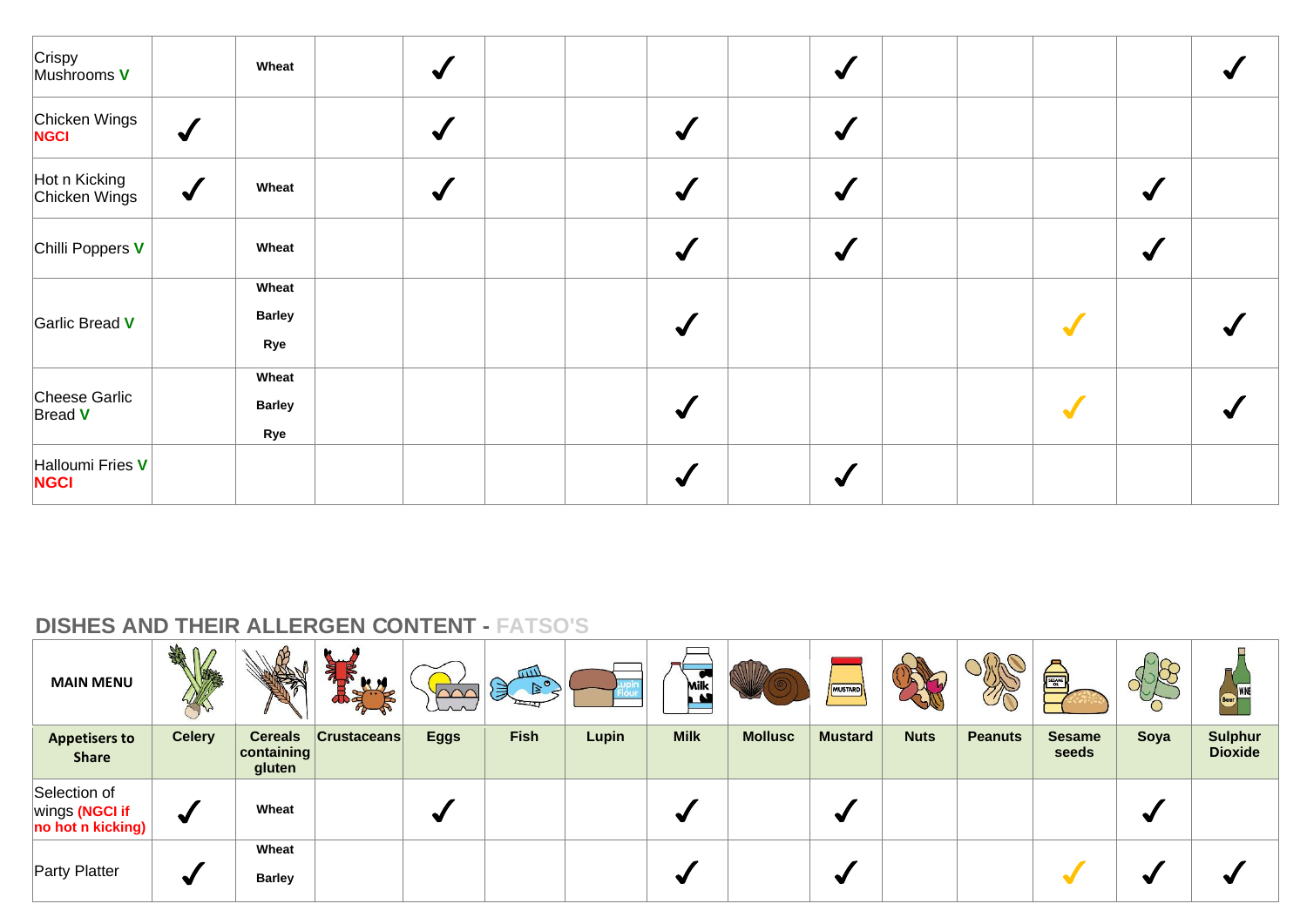|                                  |                      | Rye                  |        |   |  |   |   |  |  |  |
|----------------------------------|----------------------|----------------------|--------|---|--|---|---|--|--|--|
|                                  |                      | Wheat                |        |   |  |   |   |  |  |  |
| Hot 'n' Spicy<br>Platter         | $\blacktriangleleft$ | <b>Barley</b><br>Rye | Shrimp | √ |  | ₩ | ✔ |  |  |  |
| Cheesy Nachos<br><b>V NGCI</b>   |                      |                      |        |   |  | ₩ |   |  |  |  |
| Ultimate Nachos<br><b>V NGCI</b> |                      |                      |        |   |  | ₩ | ✔ |  |  |  |

| <b>MAIN MENU</b>                            | AM            |                                        | 乳<br>KN                         | $\Omega$        | mл<br>$\left( \frac{1}{2} \right)^{\frac{1}{2}}$ |       | Milk<br>$\mathbf{v}$ |                | MUSTARD              |             |                | <b>Exite</b>           |      |                                  |
|---------------------------------------------|---------------|----------------------------------------|---------------------------------|-----------------|--------------------------------------------------|-------|----------------------|----------------|----------------------|-------------|----------------|------------------------|------|----------------------------------|
| <b>Fish &amp; Seafood</b>                   | <b>Celery</b> | <b>Cereals</b><br>containing<br>gluten | <b>Crustaceans</b>              | <b>Eggs</b>     | <b>Fish</b>                                      | Lupin | <b>Milk</b>          | <b>Mollusc</b> | <b>Mustard</b>       | <b>Nuts</b> | <b>Peanuts</b> | <b>Sesame</b><br>seeds | Soya | <b>Sulphur</b><br><b>Dioxide</b> |
| Scampi                                      |               | Wheat                                  | Scampi                          | $\blacklozenge$ |                                                  |       | ✔                    |                | ✔                    |             |                |                        |      |                                  |
| Salmon<br>Bearnaise                         |               | Wheat                                  |                                 | $\blacklozenge$ | Salmon                                           |       | ✔                    |                | $\blacktriangledown$ |             |                |                        |      |                                  |
| Seafood Combo                               |               | Wheat                                  | <b>Shrimps</b><br><b>Prawns</b> | $\blacklozenge$ |                                                  |       | ✔                    |                | $\blacktriangledown$ |             |                |                        | v    |                                  |
| Cajun Salmon<br><b>NGCIA</b> no<br>curlies) |               | Wheat                                  |                                 | $\blacklozenge$ | Salmon                                           |       |                      |                | √                    |             |                |                        |      |                                  |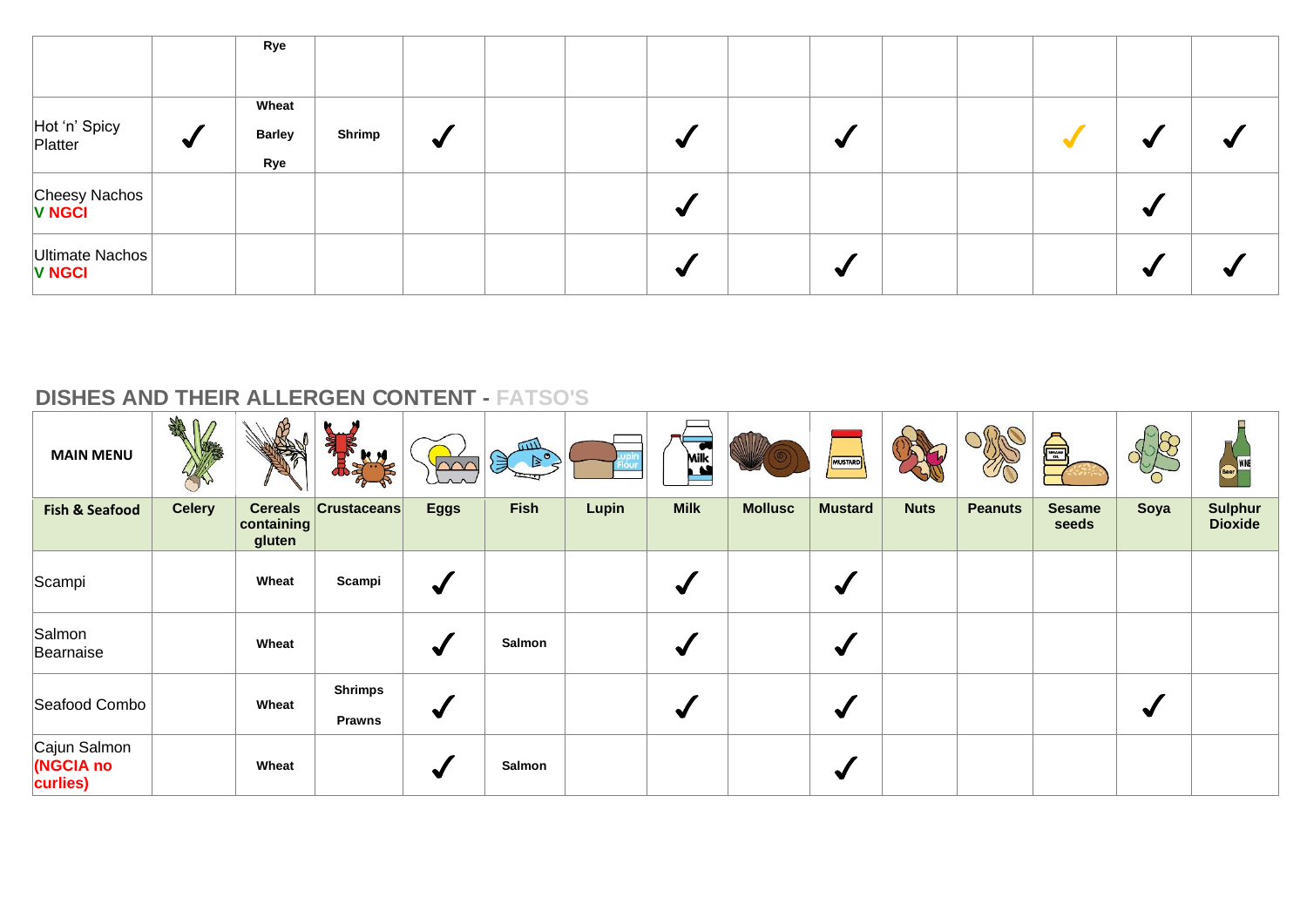| <b>MAIN MENU</b>                                      | <b>SHAR</b>   |                                        | 亂<br>Ly                                   |                 | mл<br>$\left\{ \begin{array}{c} \mathbb{Z} \\ \mathbb{Z} \end{array} \right\}$ |       | <b>Milk</b> |                | <b>MUSTARD</b>       |             | IJſ            | A                      |      | Beer WINE                        |
|-------------------------------------------------------|---------------|----------------------------------------|-------------------------------------------|-----------------|--------------------------------------------------------------------------------|-------|-------------|----------------|----------------------|-------------|----------------|------------------------|------|----------------------------------|
| <b>Salads</b>                                         | <b>Celery</b> | <b>Cereals</b><br>containing<br>gluten | <b>Crustaceans</b>                        | <b>Eggs</b>     | <b>Fish</b>                                                                    | Lupin | <b>Milk</b> | <b>Mollusc</b> | <b>Mustard</b>       | <b>Nuts</b> | <b>Peanuts</b> | <b>Sesame</b><br>seeds | Soya | <b>Sulphur</b><br><b>Dioxide</b> |
| Cajun Chicken<br>Caesar Salad                         |               | Wheat<br><b>Barley</b>                 |                                           | $\blacklozenge$ | Anchovy                                                                        |       | ₩           |                | $\blacktriangledown$ | <b>Nuts</b> |                |                        |      |                                  |
| Cajun Salmon<br>Salad <b>NGCI</b>                     |               |                                        |                                           | $\blacklozenge$ | Salmon                                                                         |       | √           |                | $\blacktriangledown$ |             |                |                        |      |                                  |
| Seafood Salad                                         |               | Wheat                                  | Scampi<br><b>Shrimps</b><br><b>Prawns</b> | $\blacklozenge$ |                                                                                |       | ₩           |                | $\blacktriangledown$ |             |                |                        |      |                                  |
| Fatso's<br>Vegetarian<br>Combo Salad V<br><b>NGCI</b> |               |                                        |                                           | $\blacklozenge$ |                                                                                |       |             |                | $\blacktriangledown$ |             |                |                        |      |                                  |

| <b>MAIN MENU</b>                             | N<br>$\sqrt{2}$ |                                                | A<br><b>R</b> H<br>$\partial_{\alpha}$ | تمتلكا      | ūШ<br>$\geq$<br>貝 |              | Milk<br>M   |                | MUSTARD        |             | $\mathscr{D}_{\overline{C}}$ | <b>SESAME</b>          | ◡    | <b>Beer</b>                      |
|----------------------------------------------|-----------------|------------------------------------------------|----------------------------------------|-------------|-------------------|--------------|-------------|----------------|----------------|-------------|------------------------------|------------------------|------|----------------------------------|
| <b>Burgers</b>                               | <b>Celery</b>   | <b>Cereals</b><br>$ $ containing $ $<br>gluten | <b>Crustaceans</b>                     | <b>Eggs</b> | <b>Fish</b>       | <b>Lupin</b> | <b>Milk</b> | <b>Mollusc</b> | <b>Mustard</b> | <b>Nuts</b> | <b>Peanuts</b>               | <b>Sesame</b><br>seeds | Soya | <b>Sulphur</b><br><b>Dioxide</b> |
| Deluxe<br>(NGCIA with<br><b>NGCI bun, no</b> |                 | Wheat                                          |                                        |             |                   |              |             |                | $\bullet$      |             |                              |                        |      |                                  |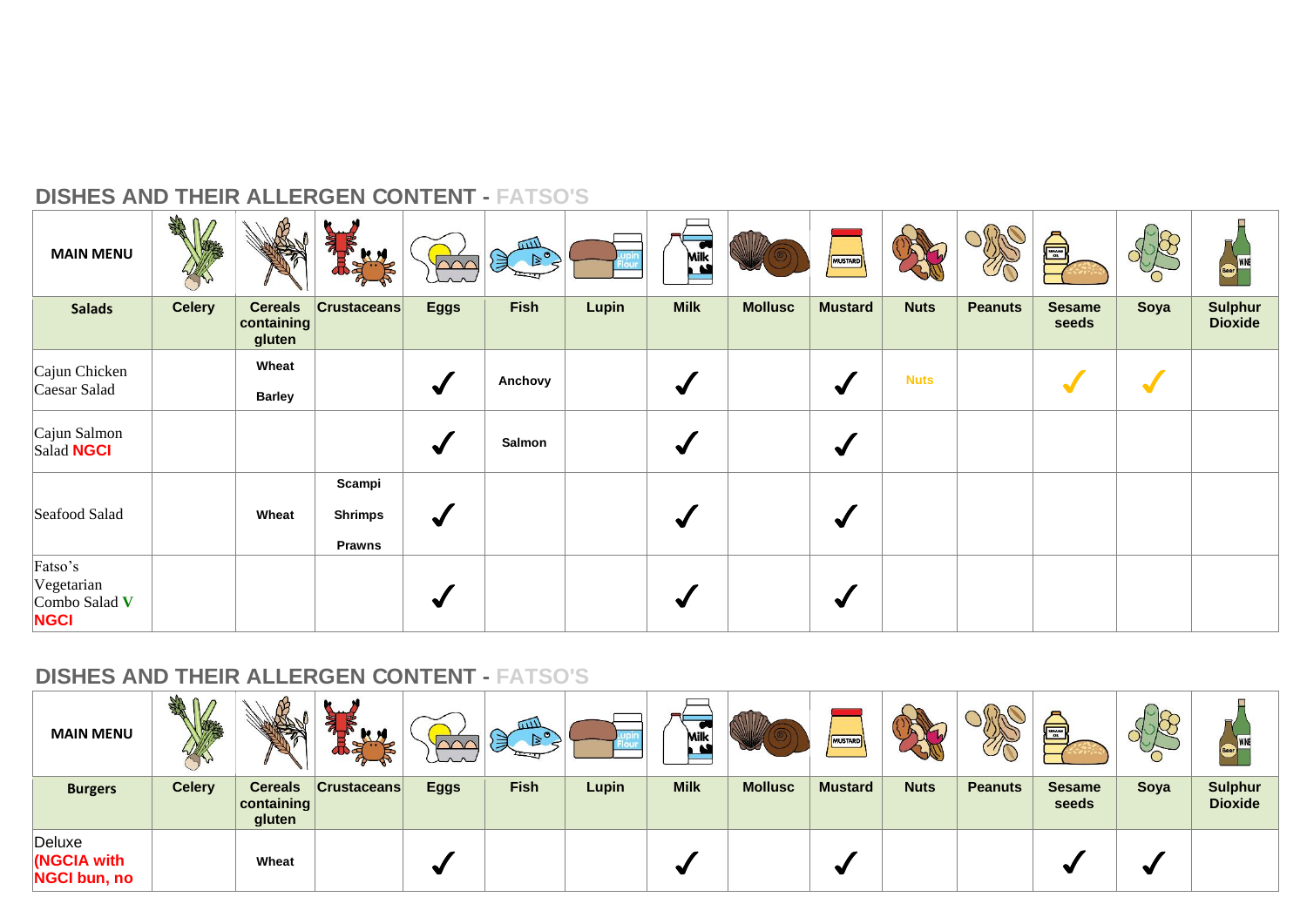| curlies)                                                                 |                        |               |                 |  |                      |                 |  |                      |                      |  |
|--------------------------------------------------------------------------|------------------------|---------------|-----------------|--|----------------------|-----------------|--|----------------------|----------------------|--|
| Cheese Deluxe<br>(NGCIA with<br><b>NGCI bun, no</b><br>curlies)          | Wheat                  |               | $\checkmark$    |  | $\checkmark$         | $\checkmark$    |  | $\checkmark$         | $\checkmark$         |  |
| C & B<br>(NGCIA with<br><b>NGCI bun, no</b><br>curlies)                  | Wheat                  |               | $\bigvee$       |  | $\blacktriangledown$ | $\blacklozenge$ |  | $\blacklozenge$      | $\blacktriangledown$ |  |
| Sea & Land<br>(NGCIA with<br><b>NGCI bun, no</b><br>curlies)             | Wheat                  | <b>Prawns</b> | $\blacklozenge$ |  | $\checkmark$         | $\blacklozenge$ |  | $\checkmark$         | $\checkmark$         |  |
| <b>Pulled Pork</b><br>(NGCIA with<br><b>NGCI bun, no</b><br>curlies)     | Wheat                  |               | $\bigvee$       |  | $\blacktriangledown$ | $\blacklozenge$ |  | $\checkmark$         | $\checkmark$         |  |
| Fiery Jalapeno<br>(NGCIA with<br><b>NGCI bun, no</b><br>curlies)         | Wheat                  |               | $\checkmark$    |  | $\checkmark$         | $\blacklozenge$ |  | $\blacklozenge$      | $\checkmark$         |  |
| Spicy Chilli<br>(NGCIA with<br><b>NGCI bun, no</b><br>curlies)           | Wheat                  |               | $\bigvee$       |  | $\checkmark$         | $\blacklozenge$ |  |                      |                      |  |
| Cheese and<br>Mushroom<br>(NGCIA with<br><b>NGCI bun, no</b><br>curlies) | Wheat                  |               | $\checkmark$    |  | $\checkmark$         | $\blacklozenge$ |  |                      | $\sqrt{2}$           |  |
| Blues & Bacon<br>(NGCIA with<br>NGCI bun, no<br>curlies)                 | Wheat                  |               | $\checkmark$    |  | $\checkmark$         | $\checkmark$    |  |                      | $\checkmark$         |  |
| Smokie<br>(NGCIA with<br>NGCI bun, no<br>curlies)                        | Wheat                  |               | $\sqrt{ }$      |  | $\checkmark$         | $\blacklozenge$ |  | $\sqrt{\frac{1}{2}}$ | $\sqrt{2}$           |  |
| The Big Boss                                                             | Wheat<br><b>Barley</b> |               | $\checkmark$    |  | $\checkmark$         | $\checkmark$    |  | $\checkmark$         | $\checkmark$         |  |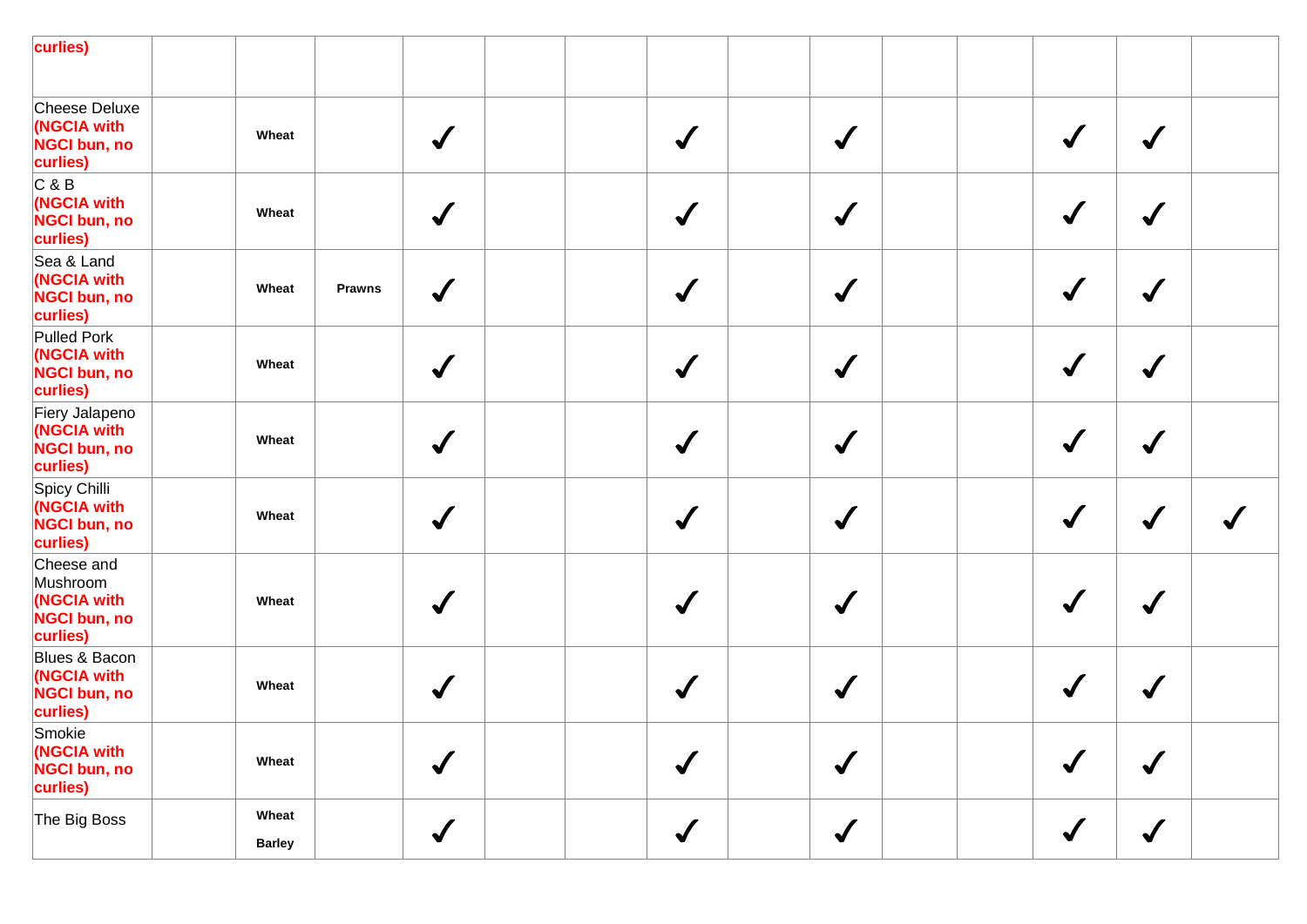| Southern Style<br>Chicken<br>$\sqrt{}$                                               | Wheat                                 | $\blacklozenge$ | $\checkmark$         | $\blacktriangledown$                                | $\blacktriangledown$<br>$\checkmark$ |  |
|--------------------------------------------------------------------------------------|---------------------------------------|-----------------|----------------------|-----------------------------------------------------|--------------------------------------|--|
| Cheesy Nut V                                                                         | Wheat                                 | $\checkmark$    | $\blacktriangledown$ | Hazelnut<br>Cashew<br>$\blacktriangledown$<br>Pecan | J                                    |  |
| Fully Loaded                                                                         | Wheat                                 | $\checkmark$    | $\checkmark$         | $\blacklozenge$                                     | $\checkmark$<br>$\checkmark$         |  |
| Manhattan<br>Chicken Burger<br>(NGCIA with<br><b>NGCI bun, no</b><br>curlies)        | Wheat                                 | $\checkmark$    | $\blacktriangledown$ | $\blacktriangledown$                                | √                                    |  |
| Vegan Cheese<br>Deluxe Ve                                                            | Wheat<br><b>Barley</b><br>Oats<br>Rye |                 |                      | Coconut<br>$\blacktriangledown$                     | ✔                                    |  |
| Vegan St. Louis<br>Burger Ve                                                         | Wheat<br><b>Barley</b><br>Oats<br>Rye |                 |                      | Coconut<br>$\blacklozenge$                          | $\checkmark$                         |  |
| Vegetarian<br>Halloumi<br>Cheese V<br>(NGCIA with<br><b>NGCI bun, no</b><br>curlies) | Wheat                                 | $\checkmark$    | $\blacktriangledown$ | $\blacktriangledown$                                | $\checkmark$<br>$\sqrt{}$            |  |

| <b>MAIN MENU</b>         | <b>SHAR</b>   |                                                | <b>KM</b>          | un          | <b>GILL</b><br>$B_0$<br>溑 |       | ∽<br>Milk<br>$\mathbf{A}$ |                | MUSTARD        |             | SO CO          | <b>ENGINE</b>          | Ő    | $\Rightarrow$                    |
|--------------------------|---------------|------------------------------------------------|--------------------|-------------|---------------------------|-------|---------------------------|----------------|----------------|-------------|----------------|------------------------|------|----------------------------------|
| <b>Sandwiches</b>        | <b>Celery</b> | <b>Cereals</b><br>$ $ containing $ $<br>gluten | <b>Crustaceans</b> | <b>Eggs</b> | <b>Fish</b>               | Lupin | <b>Milk</b>               | <b>Mollusc</b> | <b>Mustard</b> | <b>Nuts</b> | <b>Peanuts</b> | <b>Sesame</b><br>seeds | Soya | <b>Sulphur</b><br><b>Dioxide</b> |
| Chicago Club<br>Sandwich |               | Wheat<br><b>Barley</b>                         |                    | ₩           |                           |       |                           |                | ₩              |             |                |                        |      |                                  |
| Steak Wrapper            |               | Wheat                                          |                    | ₩           |                           |       |                           |                | ₩              |             |                |                        |      |                                  |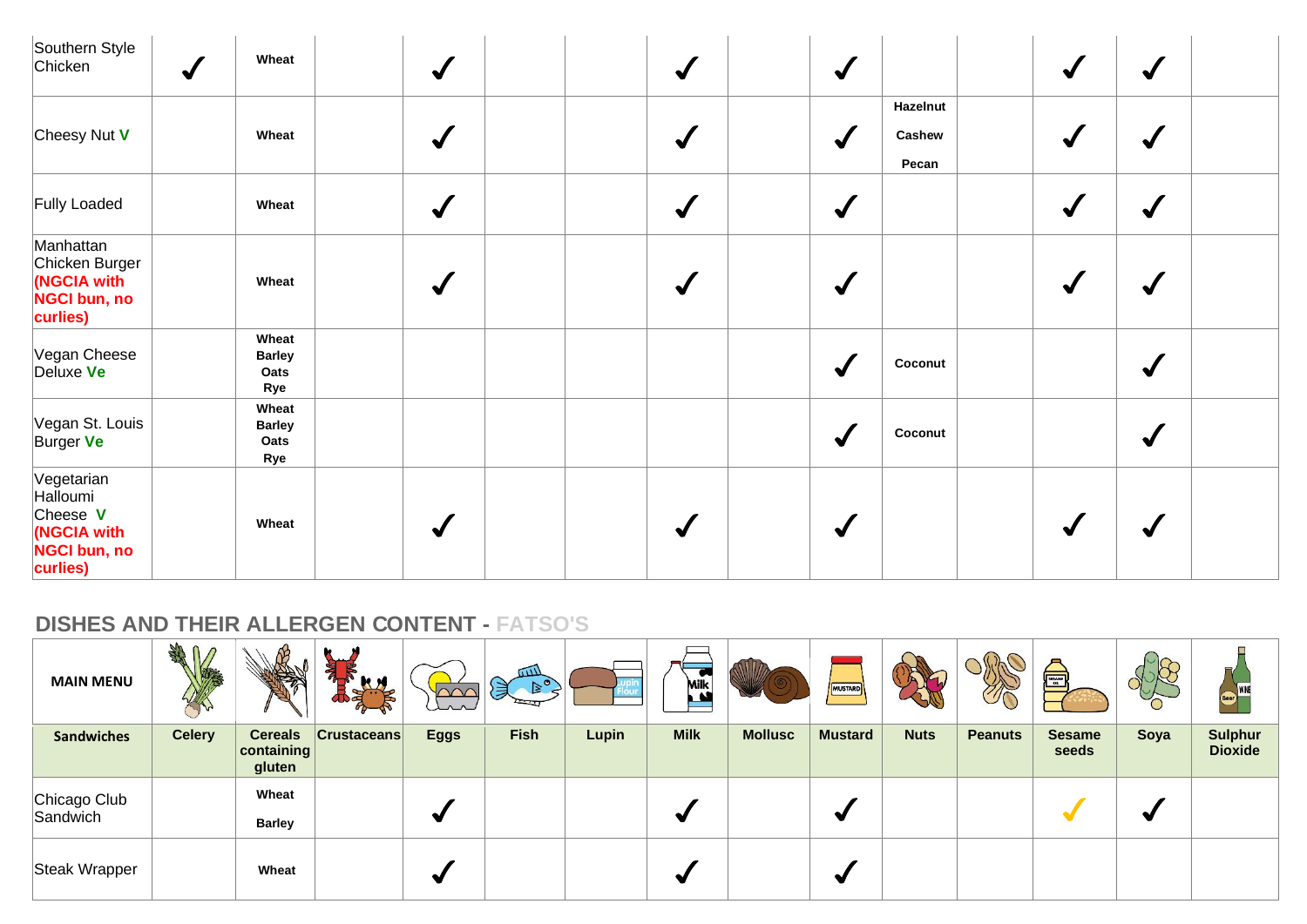| Philly Steak<br>Sandwich          | Wheat<br><b>Barley</b><br>Rye | ₩ | $\sim$ | ✔ |  |  |
|-----------------------------------|-------------------------------|---|--------|---|--|--|
| Chicken &<br>Cheese<br>Quesadilla | Wheat                         | ₩ |        | ✔ |  |  |
| Pulled Pork<br>Sandwich           | Wheat<br><b>Barley</b><br>Rye | ◀ | $\sim$ | √ |  |  |

| <b>MAIN MENU</b>                                                       | <b>ZARIO</b>         |                                        | $\mathbf{H}$       | $\sim$       | $\left( \begin{array}{c} \mathbb{R}^n \ \mathbb{R}^n \end{array} \right)$ |       | Milk<br>$\mathbf{M}$ |                | <b>MUSTARD</b>       |             |                | E                      |      | Beer)                            |
|------------------------------------------------------------------------|----------------------|----------------------------------------|--------------------|--------------|---------------------------------------------------------------------------|-------|----------------------|----------------|----------------------|-------------|----------------|------------------------|------|----------------------------------|
| <b>Steaks and Grills</b>                                               | <b>Celery</b>        | <b>Cereals</b><br>containing<br>gluten | <b>Crustaceans</b> | <b>Eggs</b>  | <b>Fish</b>                                                               | Lupin | <b>Milk</b>          | <b>Mollusc</b> | <b>Mustard</b>       | <b>Nuts</b> | <b>Peanuts</b> | <b>Sesame</b><br>seeds | Soya | <b>Sulphur</b><br><b>Dioxide</b> |
| <b>Sirloin Steak</b><br>(NGCIA with no<br>onion rings or<br>curlies)   |                      | Wheat<br><b>Barley</b>                 |                    |              |                                                                           |       |                      |                | $\blacktriangledown$ |             |                |                        |      |                                  |
| <b>Rump Steak</b><br>(NGCIA with no<br>onion rings or<br>curlies)      |                      | Wheat<br><b>Barley</b>                 |                    | $\checkmark$ |                                                                           |       |                      |                | $\blacktriangledown$ |             |                |                        |      |                                  |
| Steak & Pulled<br>Pork<br>(NGCIA with no<br>onion rings or<br>curlies) |                      | Wheat<br><b>Barley</b>                 |                    |              |                                                                           |       |                      |                | $\blacktriangledown$ |             |                |                        |      |                                  |
| <b>Mixed Meat Grill</b>                                                | $\blacktriangledown$ | Wheat<br><b>Barley</b>                 |                    |              |                                                                           |       | a.                   |                | $\blacklozenge$      |             |                |                        |      |                                  |
| Sirloin & Ribs                                                         | $\blacktriangledown$ | Wheat<br><b>Barley</b>                 |                    |              |                                                                           |       |                      |                | $\blacktriangledown$ |             |                |                        |      |                                  |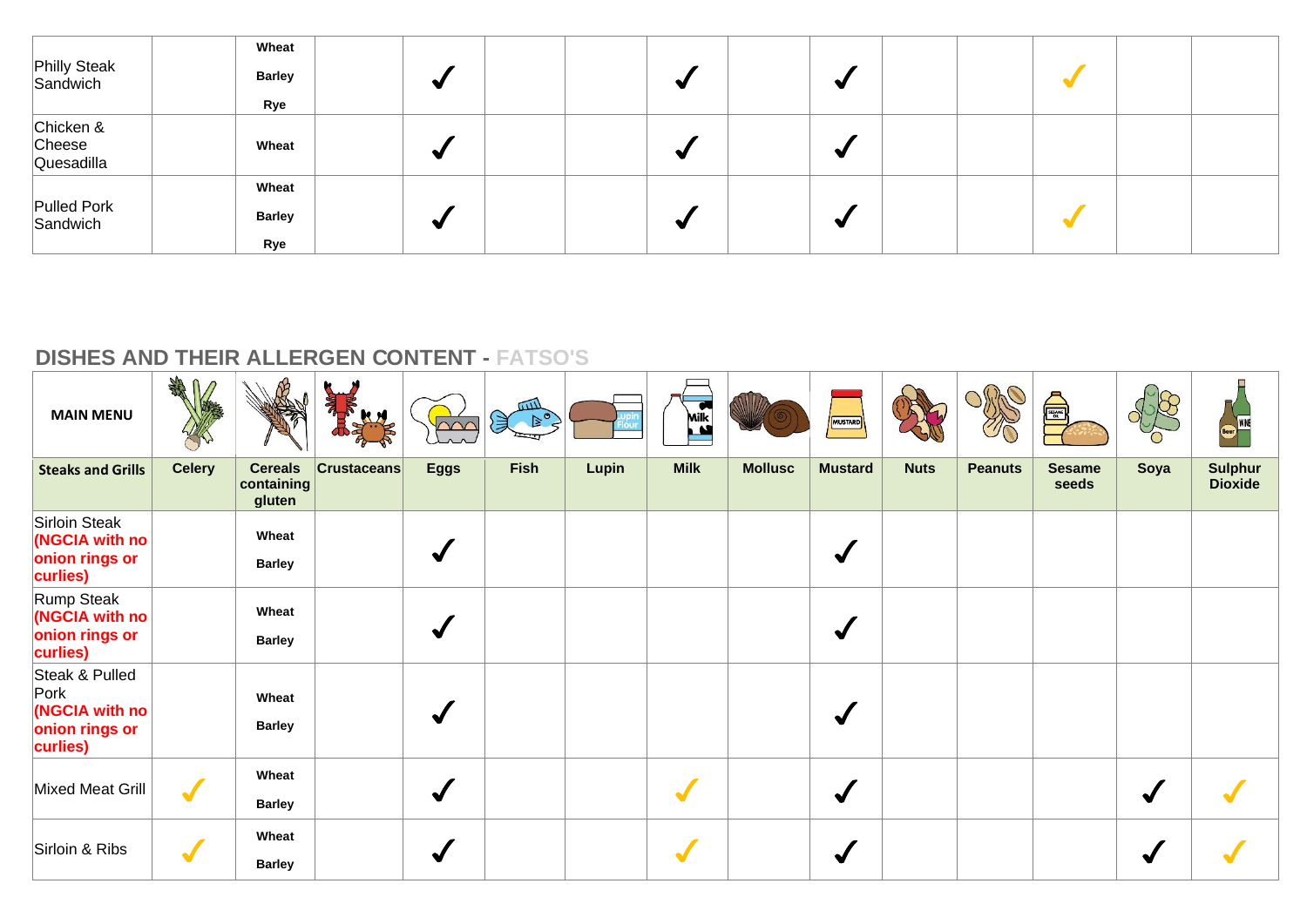| Rump & Ribs                             | $\blacktriangledown$ | Wheat<br><b>Barley</b> |               | $\sqrt{2}$   | $\sqrt{}$            | $\checkmark$    |  |  |  |
|-----------------------------------------|----------------------|------------------------|---------------|--------------|----------------------|-----------------|--|--|--|
| Cajun sauce Ve<br><b>NGCI</b>           |                      |                        |               |              |                      |                 |  |  |  |
| Peppercorn<br>sauce V                   | $\sqrt{2}$           | Wheat<br><b>Barley</b> |               | $\checkmark$ | $\checkmark$         | $\checkmark$    |  |  |  |
| Bearnaise sauce<br><b>V</b>             | $\checkmark$         |                        |               | $\checkmark$ | $\checkmark$         |                 |  |  |  |
| Diane sauce<br>V                        |                      | Wheat<br><b>Barley</b> |               | $\checkmark$ | $\checkmark$         | $\blacklozenge$ |  |  |  |
| Tennessee<br>sauce Ve NGCI              |                      |                        |               |              |                      |                 |  |  |  |
| Blue Cheese V<br><b>NGCI</b>            |                      |                        |               |              | $\sqrt{\frac{1}{2}}$ |                 |  |  |  |
| Barbecue sauce<br><b>Ve NGCI</b>        |                      |                        |               |              |                      | $\checkmark$    |  |  |  |
| Garlic King<br>Prawns <mark>NGCI</mark> |                      |                        | <b>Prawns</b> |              | $\sqrt{\frac{1}{2}}$ |                 |  |  |  |
| Breaded Scampi                          |                      | Wheat                  | Scampi        |              | $\sqrt{\frac{1}{2}}$ |                 |  |  |  |
| Sauteed<br>Mushrooms Ve<br><b>NGCI</b>  |                      |                        |               |              |                      |                 |  |  |  |
| Mature Cheese<br>Sauce V NGCI           |                      |                        |               |              |                      |                 |  |  |  |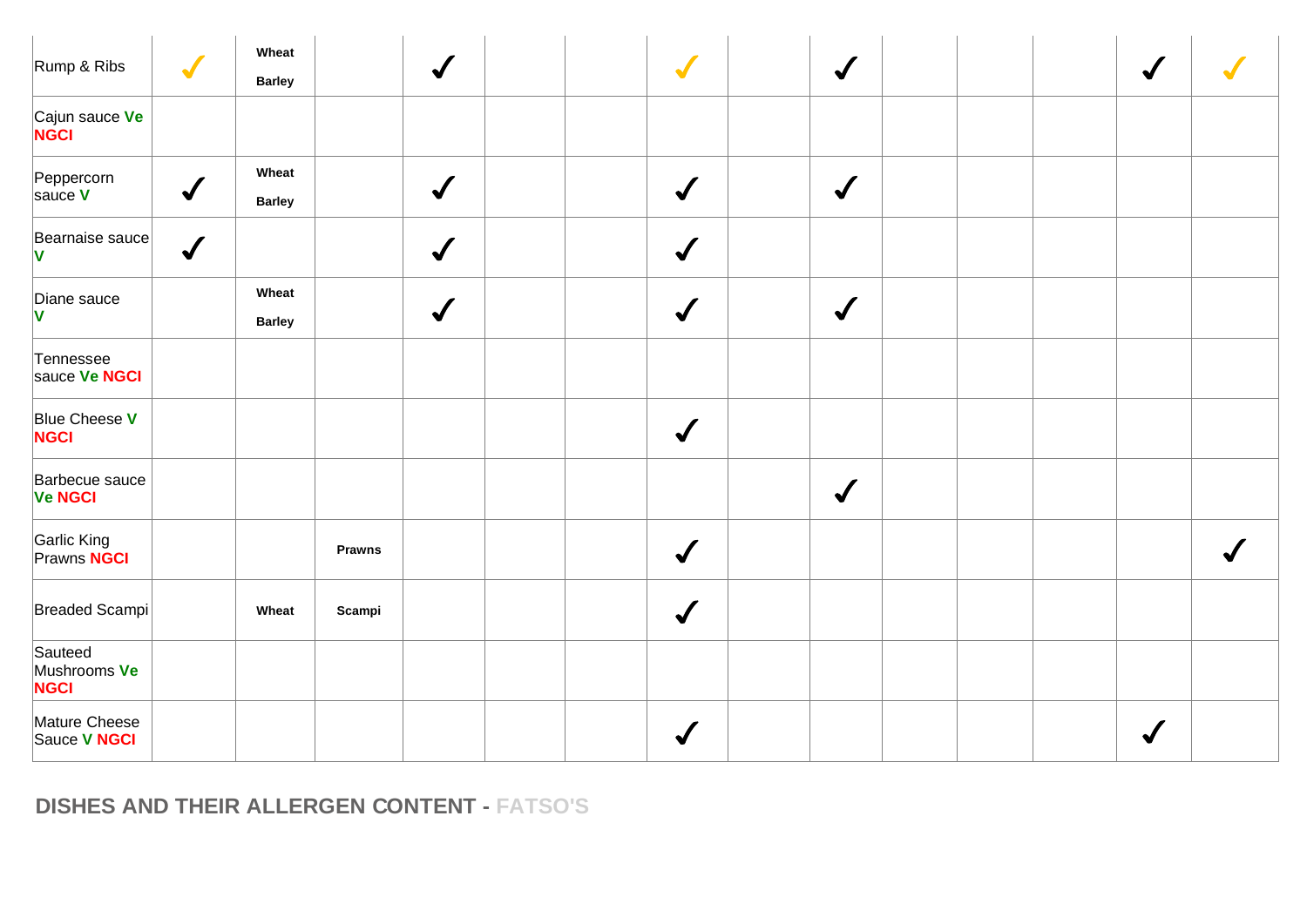| <b>MAIN MENU</b>                                        | AR            |                                        |                    | $\sim$      | 皿<br>$D^0$<br>実 |       | Milk<br>$\mathbf{r}$ |                | MUSTARD              |             |                | <b>SEAMS</b>           |      |                                  |
|---------------------------------------------------------|---------------|----------------------------------------|--------------------|-------------|-----------------|-------|----------------------|----------------|----------------------|-------------|----------------|------------------------|------|----------------------------------|
| <b>Fajitas and</b><br><b>Mexican</b>                    | <b>Celery</b> | <b>Cereals</b><br>containing<br>gluten | <b>Crustaceans</b> | <b>Eggs</b> | <b>Fish</b>     | Lupin | <b>Milk</b>          | <b>Mollusc</b> | <b>Mustard</b>       | <b>Nuts</b> | <b>Peanuts</b> | <b>Sesame</b><br>seeds | Soya | <b>Sulphur</b><br><b>Dioxide</b> |
| Sizzling Fajitas<br>(Chicken)                           |               | Wheat                                  |                    |             |                 |       | $\checkmark$         |                |                      |             |                |                        |      |                                  |
| Sizzling Fajitas<br>(Beef Steak)                        |               | Wheat                                  |                    |             |                 |       | $\checkmark$         |                |                      |             |                |                        |      |                                  |
| Sizzling Fajitas<br>King Prawn)                         |               | Wheat                                  | <b>Prawns</b>      |             |                 |       | $\checkmark$         |                |                      |             |                |                        |      |                                  |
| Sizzling Fajitas<br>(Vegetable) V                       |               | Wheat                                  |                    |             |                 |       | $\checkmark$         |                |                      |             |                |                        |      |                                  |
| Sizzling Fajitas<br>Chicken and<br>Beef Combo)          |               | Wheat                                  |                    |             |                 |       | $\checkmark$         |                |                      |             |                |                        |      |                                  |
| <b>Big Burritos</b><br>(Spicy Chicken)                  | $\sqrt{2}$    | Wheat                                  |                    |             |                 |       | $\checkmark$         |                | $\blacklozenge$      |             |                |                        |      |                                  |
| Big Burritos<br>(Chilli Beef)                           |               | Wheat                                  |                    |             |                 |       | $\blacktriangledown$ |                | $\blacklozenge$      |             |                |                        |      |                                  |
| Big Burritos<br>Vegan Chilli)<br><b>Ve</b>              |               | Wheat                                  |                    |             |                 |       |                      |                | $\blacklozenge$      |             |                |                        |      |                                  |
| Big Burritos<br>(Pulled Pork)                           |               | Wheat                                  |                    |             |                 |       | $\checkmark$         |                | $\blacklozenge$      |             |                |                        |      |                                  |
| Chilli Al Capone<br>(NGCIA with no<br>tortilla bowl)    |               | Wheat                                  |                    |             |                 |       | $\checkmark$         |                |                      |             |                |                        |      |                                  |
| Vegetarian Chilli<br>(NGCIA with no<br>tortilla bowl) V |               | Wheat                                  |                    |             |                 |       | $\checkmark$         |                |                      |             |                |                        |      |                                  |
| Enchiladas<br>(Beef Chilli)                             |               | Wheat                                  |                    |             |                 |       | $\checkmark$         |                | $\blacktriangledown$ |             |                |                        |      |                                  |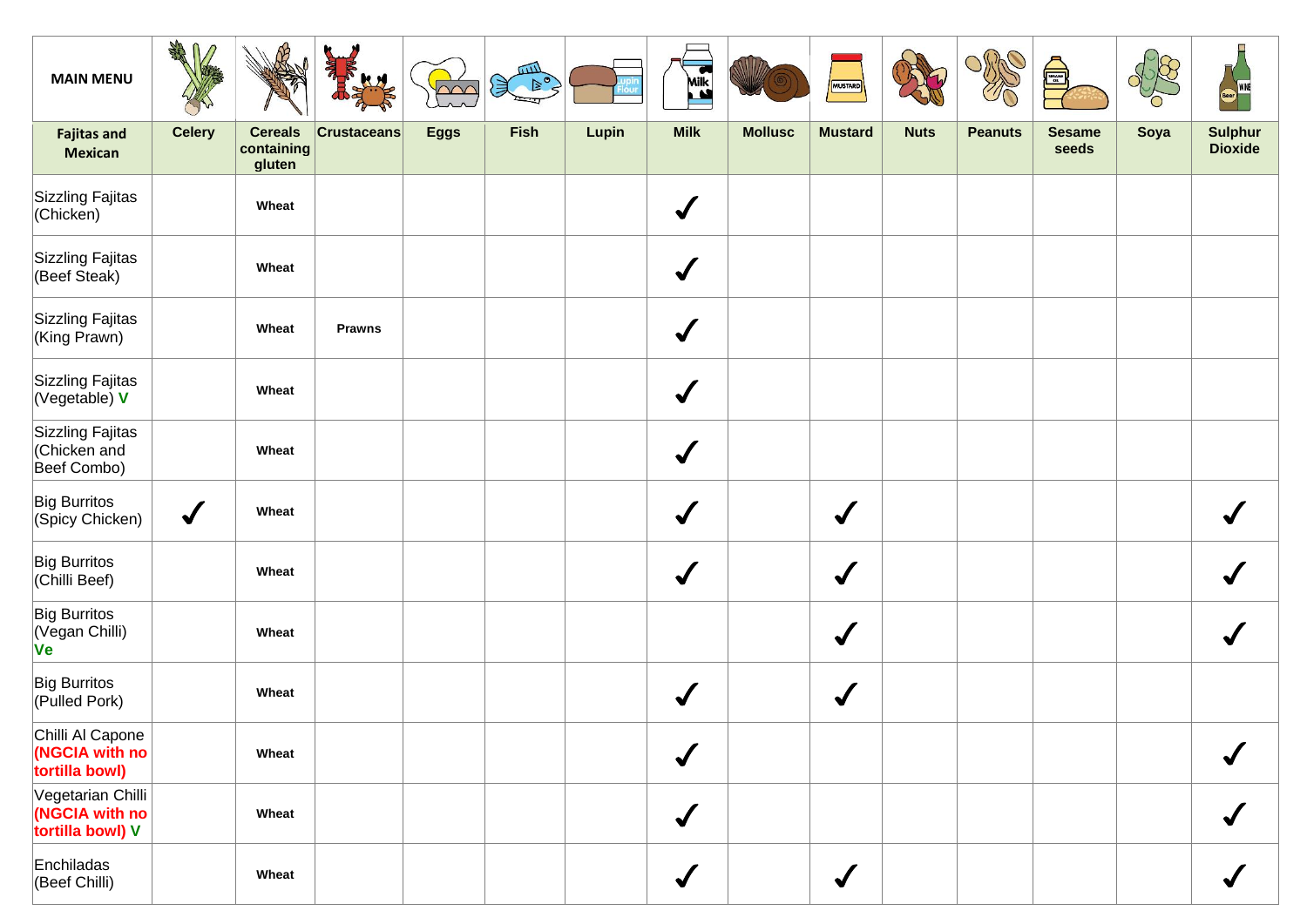| Enchiladas<br>(Spicy Chicken)            | ♥ | Wheat |  |  |  |  |  |  |
|------------------------------------------|---|-------|--|--|--|--|--|--|
| Enchiladas<br>Vegetarian<br>$ Chilli)$ V |   | Wheat |  |  |  |  |  |  |

| <b>MAIN MENU</b>        | <b>ARE</b><br>$\mathbb{M}$ | MAN                                    | 帚<br>KN            | $\Omega$             | mл<br>$\left\{ \begin{matrix} \mathbb{F}_{\mathbb{Q}} & \mathbb{F}_{\mathbb{Q}} \end{matrix} \right\}$ |       | <b>Milk</b> |                | MUSTARD              |             | $\mathcal{O}$  | S                      |      | IWN<br>Beer                      |
|-------------------------|----------------------------|----------------------------------------|--------------------|----------------------|--------------------------------------------------------------------------------------------------------|-------|-------------|----------------|----------------------|-------------|----------------|------------------------|------|----------------------------------|
| <b>Hot Dogs</b>         | <b>Celery</b>              | <b>Cereals</b><br>containing<br>gluten | <b>Crustaceans</b> | <b>Eggs</b>          | <b>Fish</b>                                                                                            | Lupin | <b>Milk</b> | <b>Mollusc</b> | <b>Mustard</b>       | <b>Nuts</b> | <b>Peanuts</b> | <b>Sesame</b><br>seeds | Soya | <b>Sulphur</b><br><b>Dioxide</b> |
| Cheese and<br>Bacon Dog | $\blacktriangledown$       | Wheat<br>Rye                           |                    | $\blacktriangledown$ |                                                                                                        |       | ₩           |                | ✔                    |             |                |                        |      |                                  |
| Jalapeno Dog            | $\blacktriangledown$       | Wheat<br>Rye                           |                    | $\blacktriangledown$ |                                                                                                        |       | ∾           |                | $\blacktriangledown$ |             |                |                        |      |                                  |
| Chilli Dog              | $\blacktriangledown$       | Wheat<br>Rye                           |                    | $\blacklozenge$      |                                                                                                        |       |             |                | $\blacktriangledown$ |             |                |                        |      |                                  |
| Pulled Pork Dog         | $\blacktriangledown$       | Wheat<br>Rye                           |                    | ✔                    |                                                                                                        |       |             |                | ✔                    |             |                |                        |      |                                  |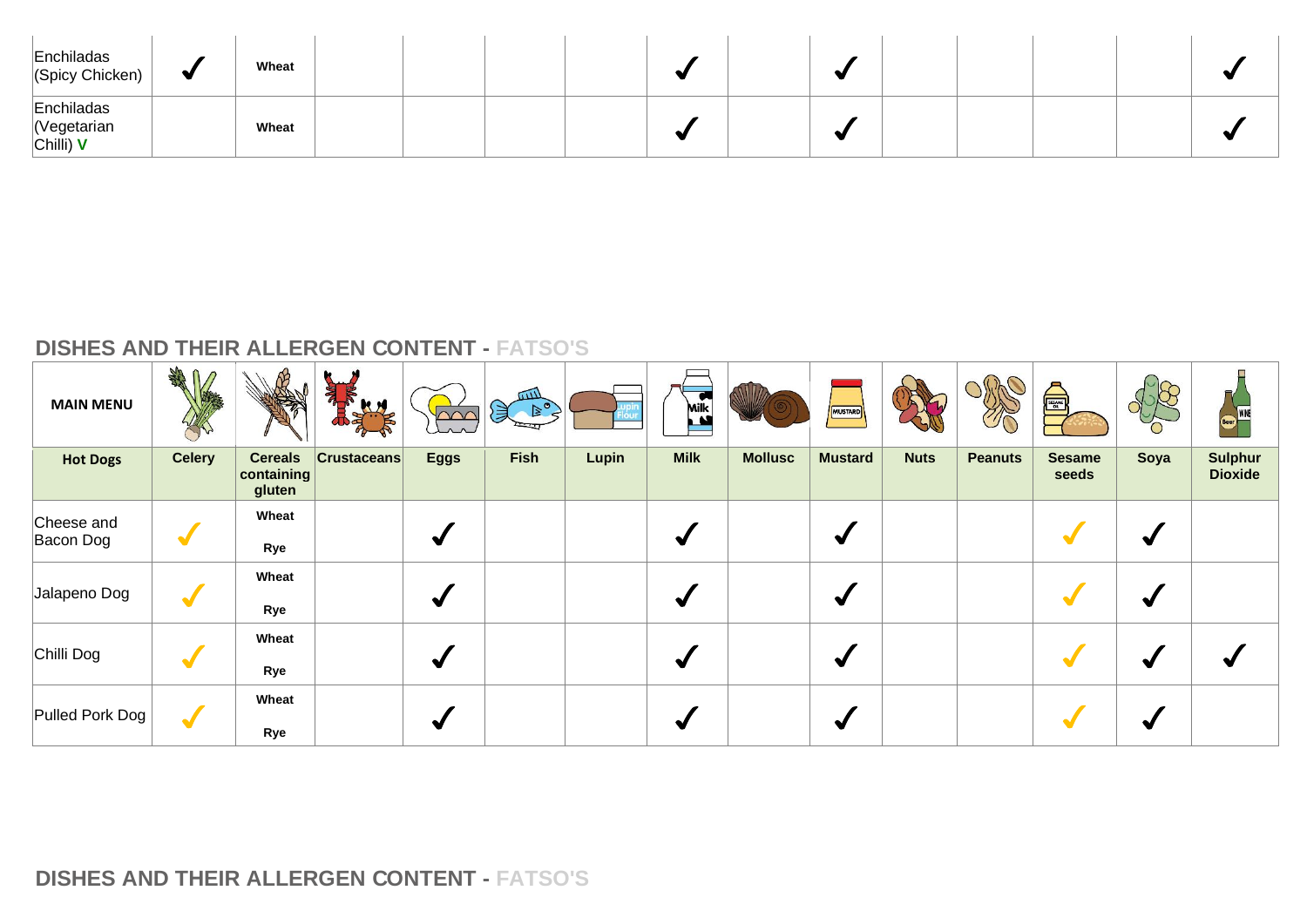| <b>MAIN MENU</b>                                                      | A                    |                                        |                    | $\sim$       | шIJ<br>$\mathbb{R}^{\circ}$<br>ぼ |       | $\bullet$<br><b>Milk</b> |                | MUSTARD              |             |                | <b>REACT</b>           |              | WINE                             |
|-----------------------------------------------------------------------|----------------------|----------------------------------------|--------------------|--------------|----------------------------------|-------|--------------------------|----------------|----------------------|-------------|----------------|------------------------|--------------|----------------------------------|
| <b>Chicken and Ribs</b>                                               | <b>Celery</b>        | <b>Cereals</b><br>containing<br>gluten | <b>Crustaceans</b> | <b>Eggs</b>  | <b>Fish</b>                      | Lupin | <b>Milk</b>              | <b>Mollusc</b> | <b>Mustard</b>       | <b>Nuts</b> | <b>Peanuts</b> | <b>Sesame</b><br>seeds | Soya         | <b>Sulphur</b><br><b>Dioxide</b> |
| Rack of<br><b>Barbecue Ribs</b>                                       | $\blacktriangledown$ | Wheat<br><b>Barley</b>                 |                    | $\checkmark$ |                                  |       | $\blacktriangleright$    |                | $\blacktriangledown$ |             |                |                        | $\checkmark$ |                                  |
| Chicken and<br>Mushroom Melt<br>(NGCIA with no<br>curlies)            |                      | Wheat                                  |                    |              |                                  |       |                          |                | J                    |             |                |                        |              |                                  |
| Southern Style<br>Fried Chicken                                       | $\checkmark$         | Wheat                                  |                    | $\checkmark$ |                                  |       | $\blacktriangledown$     |                | $\checkmark$         |             |                |                        |              |                                  |
| <b>Grilled Chicken</b><br>& Pulled Pork<br>(NGCIA with no<br>curlies) |                      | Wheat                                  |                    | $\checkmark$ |                                  |       |                          |                | $\blacktriangledown$ |             |                |                        |              |                                  |
| Fatso's Combo<br>with Wings                                           | $\blacktriangledown$ | Wheat<br><b>Barley</b>                 |                    | $\checkmark$ |                                  |       |                          |                | $\checkmark$         |             |                |                        | $\checkmark$ |                                  |
| Fatso's Combo<br>with Southern<br>Chicken Breast                      | $\checkmark$         | Wheat<br><b>Barley</b>                 |                    | $\checkmark$ |                                  |       | √                        |                | $\blacktriangledown$ |             |                |                        | √            |                                  |
| Barbecue<br>Chicken Melt<br>(NGCIA with no<br>curlies)                |                      | Wheat                                  |                    |              |                                  |       |                          |                | $\checkmark$         |             |                |                        |              |                                  |

| <b>MAIN MENU</b>                 |               |                                                 | -<br><b>M</b> M    | $\sim$      | <b>TIV</b>  |       | ∽<br>Milk<br>$\mathbf{A}$ |                | MUSTARD        |             | $\eta$         | sesawe                 | $\sim$ |                                  |
|----------------------------------|---------------|-------------------------------------------------|--------------------|-------------|-------------|-------|---------------------------|----------------|----------------|-------------|----------------|------------------------|--------|----------------------------------|
| Sides and Loaded<br><b>Fries</b> | <b>Celery</b> | Cereals<br>$\vert$ containing $\vert$<br>gluten | <b>Crustaceans</b> | <b>Eggs</b> | <b>Fish</b> | Lupin | <b>Milk</b>               | <b>Mollusc</b> | <b>Mustard</b> | <b>Nuts</b> | <b>Peanuts</b> | <b>Sesame</b><br>seeds | Soya   | <b>Sulphur</b><br><b>Dioxide</b> |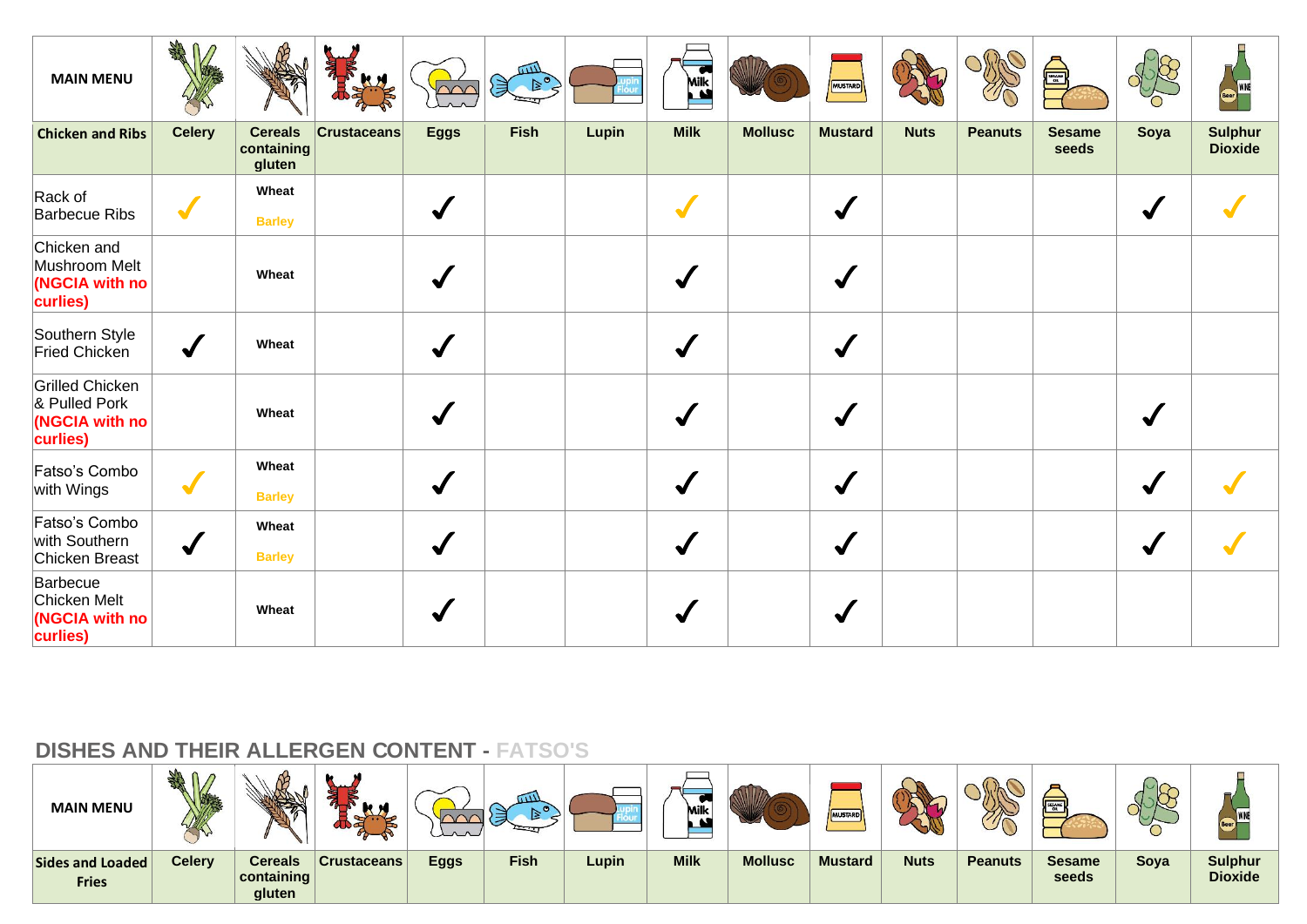| Homemade<br>Coleslaw V<br><b>NGCI</b>                        |                               | $\checkmark$ |         |              | $\bigvee$    |             |            |                 |  |
|--------------------------------------------------------------|-------------------------------|--------------|---------|--------------|--------------|-------------|------------|-----------------|--|
| <b>Battered Onion</b><br>Rings Ve                            | Wheat<br><b>Barley</b>        |              |         |              |              |             |            |                 |  |
| Fatso's Corn on<br>the Cob V NGCI                            |                               |              |         | $\checkmark$ |              |             |            |                 |  |
| Mixed Salad Ve<br>(NGCIA order<br>with French<br>dressing)   |                               |              |         |              | $\bigvee$    |             |            |                 |  |
| Caesar Salad                                                 | Wheat<br><b>Barley</b>        | $\checkmark$ | Anchovy | $\checkmark$ | $\checkmark$ | <b>Nuts</b> | $\sqrt{}$  | $\sqrt{}$       |  |
| Garlic Bread V                                               | Wheat<br><b>Barley</b><br>Rye |              |         | $\checkmark$ |              |             | $\sqrt{2}$ |                 |  |
| Cheese Garlic<br>Bread V                                     | Wheat<br><b>Barley</b><br>Rye |              |         | $\checkmark$ |              |             | $\sqrt{}$  |                 |  |
| Fatso's Spicy<br>Rice Ve NGCI                                |                               |              |         |              |              |             |            |                 |  |
| Sweet Potato<br><b>Fries Ve NGCI</b>                         |                               |              |         |              |              |             |            |                 |  |
| Curly Fries Ve                                               | Wheat                         |              |         |              |              |             |            |                 |  |
| <b>Fries Ve NGCI</b>                                         |                               |              |         |              |              |             |            |                 |  |
| Wedges Ve<br>NGCI                                            |                               |              |         |              |              |             |            |                 |  |
| Loaded Cheesy<br>Fries V<br>(NGCIA order<br>with no curlies) | Wheat                         |              |         | $\checkmark$ |              |             |            | $\blacklozenge$ |  |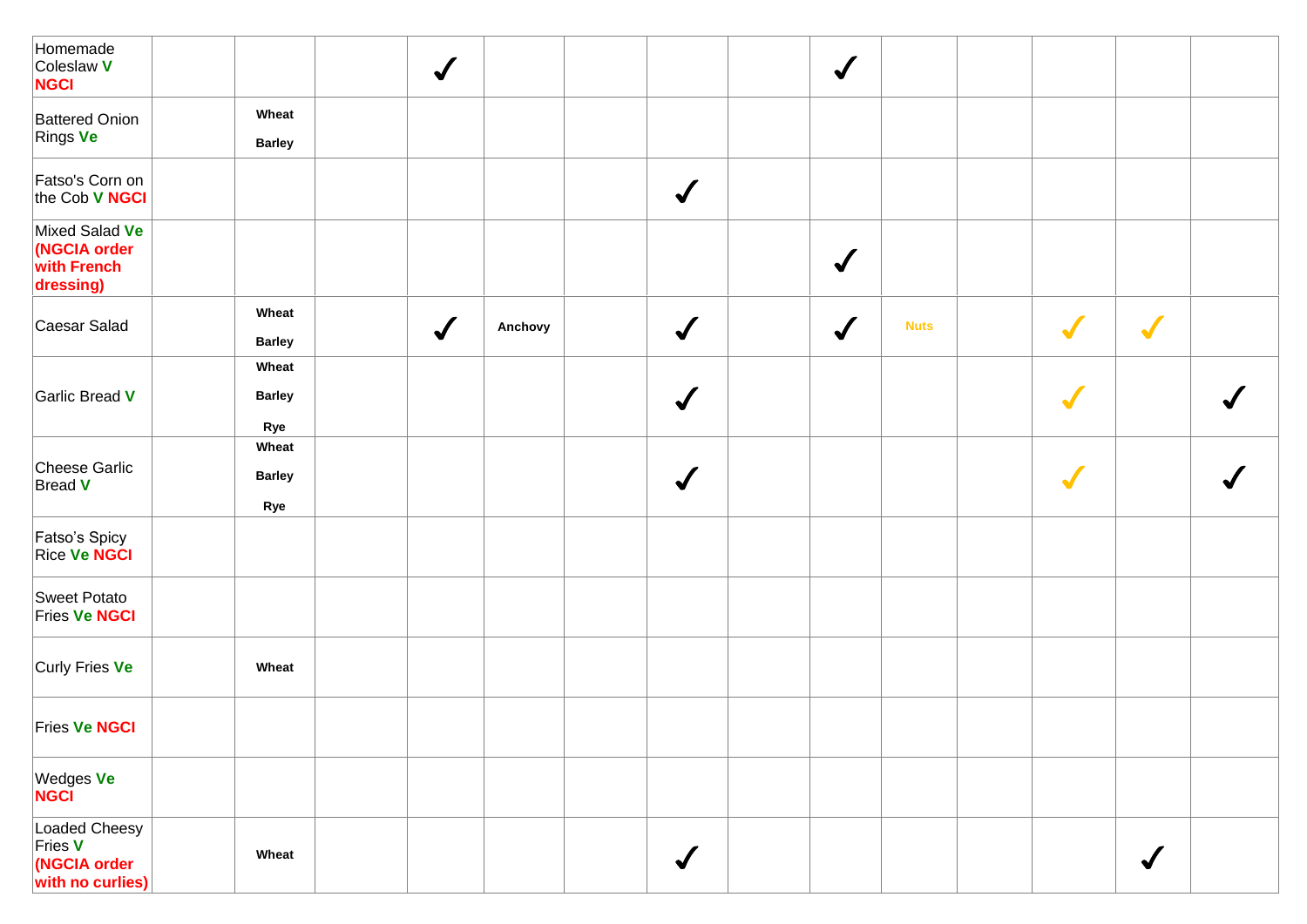| Hot Loaded<br>Cheesy Fries V<br>(NGCIA order<br>$ \dot{\mathbf{w}}$ ith no curlies) | Wheat |  |  |   |  |  |  |
|-------------------------------------------------------------------------------------|-------|--|--|---|--|--|--|
| Cheesy Bacon<br>Fries<br>(NGCIA order<br>with no curlies)                           | Wheat |  |  |   |  |  |  |
| Mac and<br>Cheese V                                                                 | Wheat |  |  | ₩ |  |  |  |

**Some desserts can be gluten free without a wafer or cookie pieces. Please ask your server for details.**

| <b>DESSERTS</b>                                                   | <b>CHARL</b>  |                                        | 亂<br><b>KN</b>     | $\infty$             | шIJ<br>$\bigotimes_{\mathcal{C}} \mathbb{B}^{\circ}_{\mathcal{C}}$ |       | <b>Milk</b> |                | MUSTARD        |                                                 |                | <b>ESANT</b>           |      |                                  |
|-------------------------------------------------------------------|---------------|----------------------------------------|--------------------|----------------------|--------------------------------------------------------------------|-------|-------------|----------------|----------------|-------------------------------------------------|----------------|------------------------|------|----------------------------------|
| <b>Ice Cream</b><br><b>Sundaes</b>                                | <b>Celery</b> | <b>Cereals</b><br>containing<br>gluten | <b>Crustaceans</b> | <b>Eggs</b>          | <b>Fish</b>                                                        | Lupin | <b>Milk</b> | <b>Mollusc</b> | <b>Mustard</b> | <b>Nuts</b>                                     | <b>Peanuts</b> | <b>Sesame</b><br>seeds | Soya | <b>Sulphur</b><br><b>Dioxide</b> |
| Mobster Mint<br>Sundae V                                          |               | Wheat                                  |                    | $\blacktriangledown$ |                                                                    |       | √           |                |                |                                                 |                |                        | √    |                                  |
| <b>Biscoff Sundae</b>                                             |               | Wheat                                  |                    |                      |                                                                    |       | ✔           |                |                | Coconut                                         |                |                        |      |                                  |
| Rocky Road<br>Sundae                                              |               | Wheat<br><b>Barley</b>                 |                    | $\blacktriangledown$ |                                                                    |       | ₩           |                |                | <b>Nuts</b>                                     |                |                        | ✔    |                                  |
| Chocolate Nut<br>Fudge Sundae<br>V (NGCIA order<br>with no wafer) |               | Wheat                                  |                    | $\blacktriangledown$ |                                                                    |       | J           |                |                | <b>Almonds</b><br><b>Walnuts</b><br><b>Nuts</b> | <b>Peanuts</b> |                        |      |                                  |
| Mallow Sundae<br>(NGCIA order<br>with no wafer)                   |               | Wheat                                  |                    | √                    |                                                                    |       |             |                |                |                                                 |                |                        |      |                                  |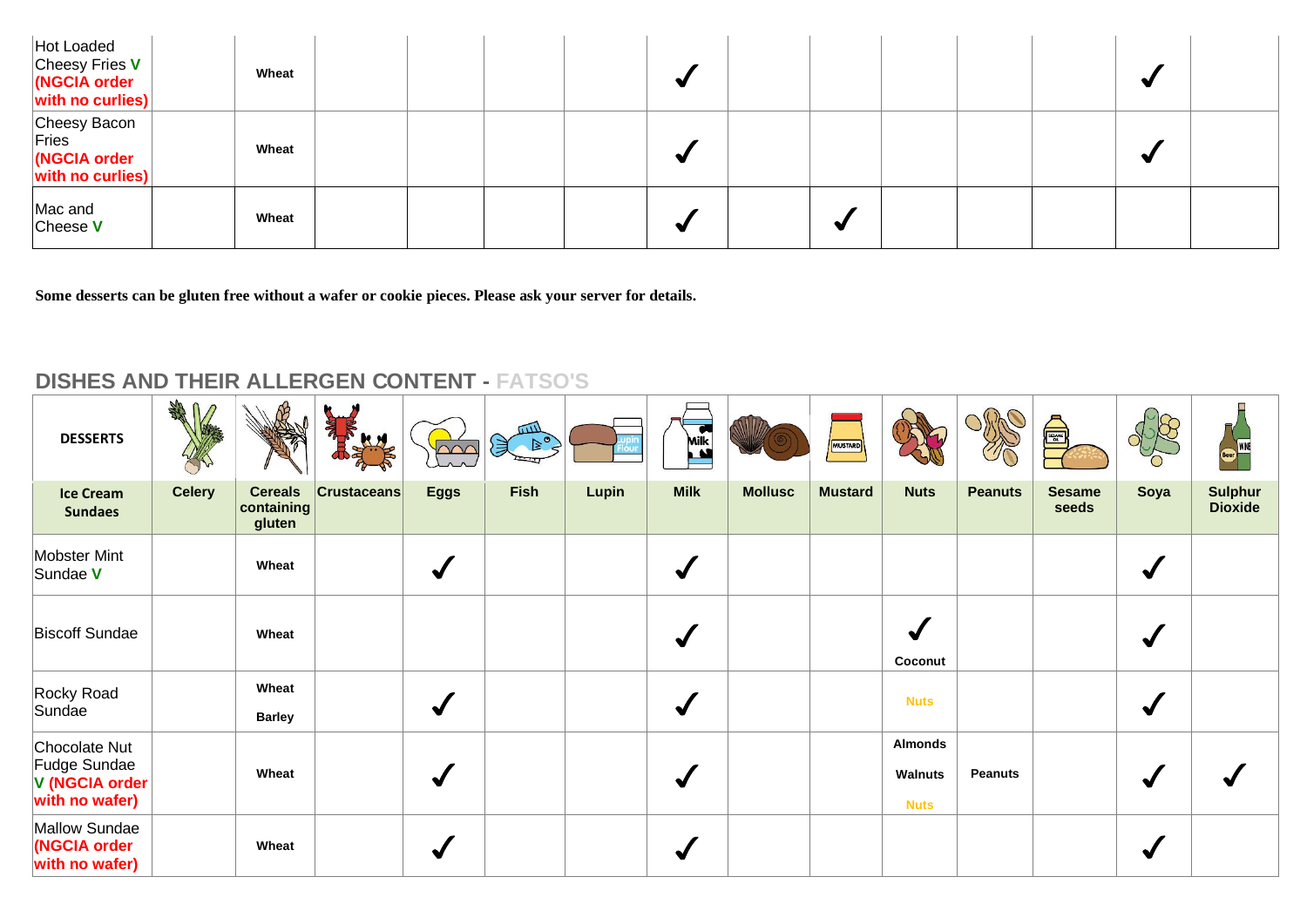| Banoffee<br>Sundae V<br>(NGCIA order<br>with no wafer)                  | Wheat<br><b>Barley</b> |   | ₩ | Coconut<br><b>Nuts</b> |   |  |
|-------------------------------------------------------------------------|------------------------|---|---|------------------------|---|--|
| Fairground<br>Popping<br>Candy Sundae<br>(NGCIA order<br>with no wafer) | Wheat                  | ✔ | ₩ |                        | ₩ |  |
| Giant<br>Celebration<br>Sundae                                          | Wheat                  | √ | ₩ |                        | ₩ |  |
| Vegan Vanilla<br>$ $ Ice Cream Ve<br>(No sauce, No<br>wafer)            |                        |   |   |                        |   |  |

| <b>DESSERTS</b>                        | AR            |                                        | 亂<br>Ly            | $\sim$          | $\begin{picture}(120,115) \put(0,0){\line(1,0){10}} \put(15,0){\line(1,0){10}} \put(15,0){\line(1,0){10}} \put(15,0){\line(1,0){10}} \put(15,0){\line(1,0){10}} \put(15,0){\line(1,0){10}} \put(15,0){\line(1,0){10}} \put(15,0){\line(1,0){10}} \put(15,0){\line(1,0){10}} \put(15,0){\line(1,0){10}} \put(15,0){\line(1,0){10}} \put(15,0){\line$ |       | <b>Milk</b>          |                | MUSTARD        |                        | $\mathcal{U}\cap$ | <b>ENGINEERING</b>     |                      | Beer                             |
|----------------------------------------|---------------|----------------------------------------|--------------------|-----------------|-----------------------------------------------------------------------------------------------------------------------------------------------------------------------------------------------------------------------------------------------------------------------------------------------------------------------------------------------------|-------|----------------------|----------------|----------------|------------------------|-------------------|------------------------|----------------------|----------------------------------|
| <b>Patisserie</b>                      | <b>Celery</b> | <b>Cereals</b><br>containing<br>gluten | <b>Crustaceans</b> | <b>Eggs</b>     | <b>Fish</b>                                                                                                                                                                                                                                                                                                                                         | Lupin | <b>Milk</b>          | <b>Mollusc</b> | <b>Mustard</b> | <b>Nuts</b>            | <b>Peanuts</b>    | <b>Sesame</b><br>seeds | Soya                 | <b>Sulphur</b><br><b>Dioxide</b> |
| Chocolate<br>Fudge Cake V              |               | Wheat<br><b>Barley</b>                 |                    | $\blacklozenge$ |                                                                                                                                                                                                                                                                                                                                                     |       | ✔                    |                |                | <b>Nuts</b>            | <b>Peanuts</b>    |                        | $\blacktriangleleft$ |                                  |
| Chocolate<br>Fudge Brownies            |               | Wheat                                  |                    | $\blacklozenge$ |                                                                                                                                                                                                                                                                                                                                                     |       | $\blacktriangleleft$ |                |                | Walnuts                |                   |                        | √                    |                                  |
| Oreo Cookie &<br>Cream<br>Cheesecake   |               | Wheat                                  |                    | $\blacklozenge$ |                                                                                                                                                                                                                                                                                                                                                     |       | √                    |                |                | <b>Nuts</b>            |                   |                        | ✔                    |                                  |
| Caramel Crunch<br>Cheesecake V         |               | Wheat                                  |                    | $\blacklozenge$ |                                                                                                                                                                                                                                                                                                                                                     |       | ✔                    |                |                | <b>Hazelnuts</b>       |                   |                        |                      |                                  |
| Waffles<br>Caramel and<br>Popcorn) $V$ |               | Wheat<br><b>Barley</b>                 |                    |                 |                                                                                                                                                                                                                                                                                                                                                     |       |                      |                |                | Coconut<br><b>Nuts</b> |                   |                        |                      |                                  |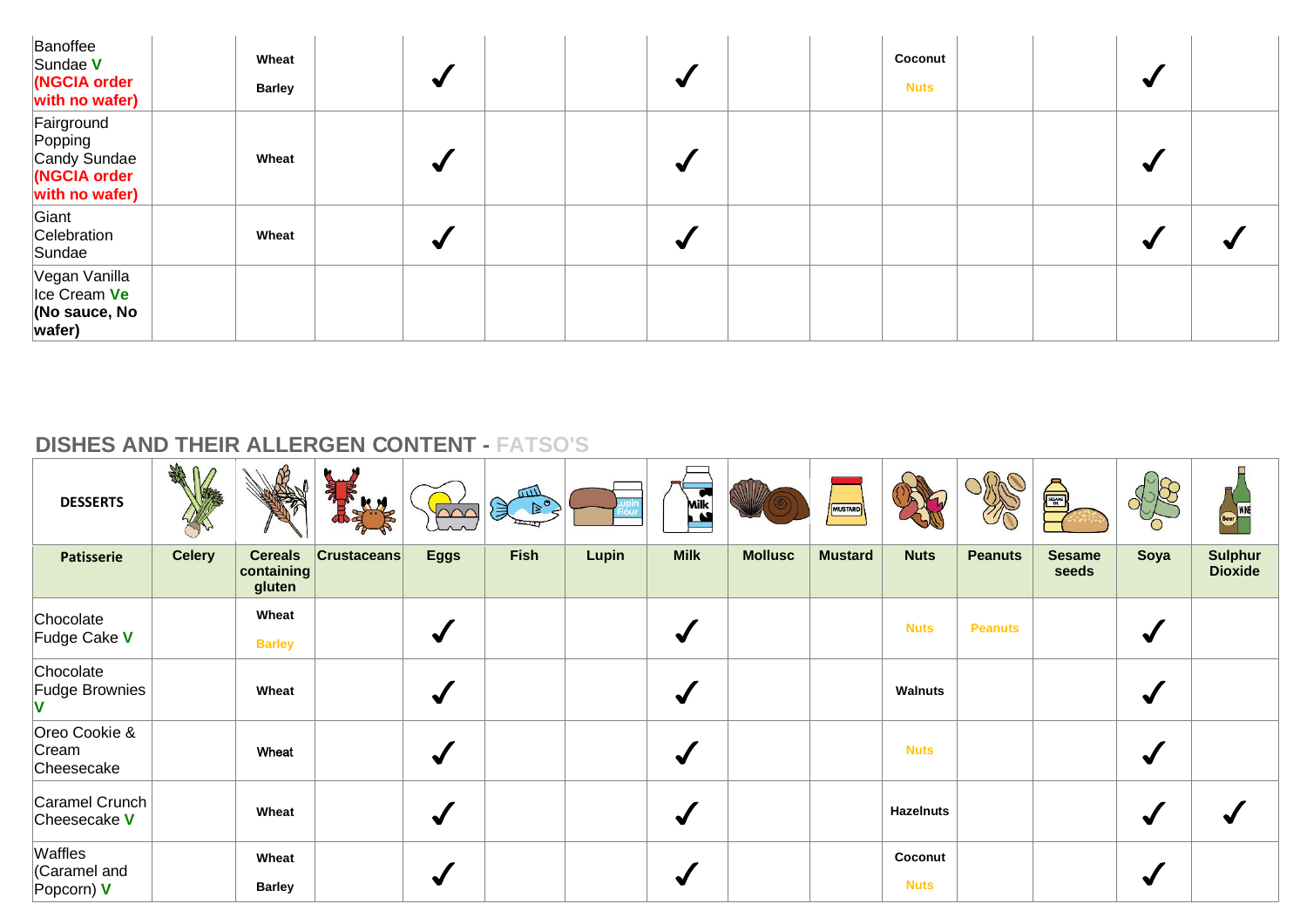| Waffles<br>Chocolate and<br>$H$ oneycomb) $V$ | Wheat                  |  |  |  |                        |  |  |
|-----------------------------------------------|------------------------|--|--|--|------------------------|--|--|
| Waffles<br>(Banoffee) $V$                     | Wheat<br><b>Barley</b> |  |  |  | Coconut<br><b>Nuts</b> |  |  |

| <b>DESSERTS</b>                 | Afr           |                                        |                    | $\sim$      | $x^2$ |       | $\bullet$<br>Milk<br>Ľ |                | MUSTARD        |                                               |                | <b>A</b>               |              | WINE               |
|---------------------------------|---------------|----------------------------------------|--------------------|-------------|-------|-------|------------------------|----------------|----------------|-----------------------------------------------|----------------|------------------------|--------------|--------------------|
| <b>Milkshakes</b>               | <b>Celery</b> | <b>Cereals</b><br>containing<br>gluten | <b>Crustaceans</b> | <b>Eggs</b> | Fish  | Lupin | <b>Milk</b>            | <b>Mollusc</b> | <b>Mustard</b> | <b>Nuts</b>                                   | <b>Peanuts</b> | <b>Sesame</b><br>seeds | Soya         | Sulphur<br>Dioxide |
| Vanilla V NGCI                  |               |                                        |                    |             |       |       | $\checkmark$           |                |                |                                               |                |                        |              |                    |
| Chocolate V<br><b>NGCI</b>      |               |                                        |                    |             |       |       | $\checkmark$           |                |                |                                               |                |                        | √            |                    |
| Mint V NGCI                     |               |                                        |                    |             |       |       | $\checkmark$           |                |                |                                               |                |                        | $\checkmark$ |                    |
| Strawberry V<br><b>NGCI</b>     |               |                                        |                    |             |       |       | $\checkmark$           |                |                |                                               |                |                        |              |                    |
| Honeycomb V<br>NGCI             |               |                                        |                    |             |       |       | $\checkmark$           |                |                |                                               |                |                        | $\sqrt{}$    |                    |
| Popping<br>Candy V NGCI         |               |                                        |                    |             |       |       | $\checkmark$           |                |                |                                               |                |                        |              |                    |
| Cookies and<br>Cream            |               | Wheat                                  |                    |             |       |       | $\sqrt{ }$             |                |                | Coconut<br><b>Pine Kernels</b><br><b>Nuts</b> |                |                        |              |                    |
| Salted Caramel<br><b>V NGCI</b> |               | <b>Barley</b>                          |                    |             |       |       |                        |                |                | Coconut<br><b>Nuts</b>                        |                |                        |              |                    |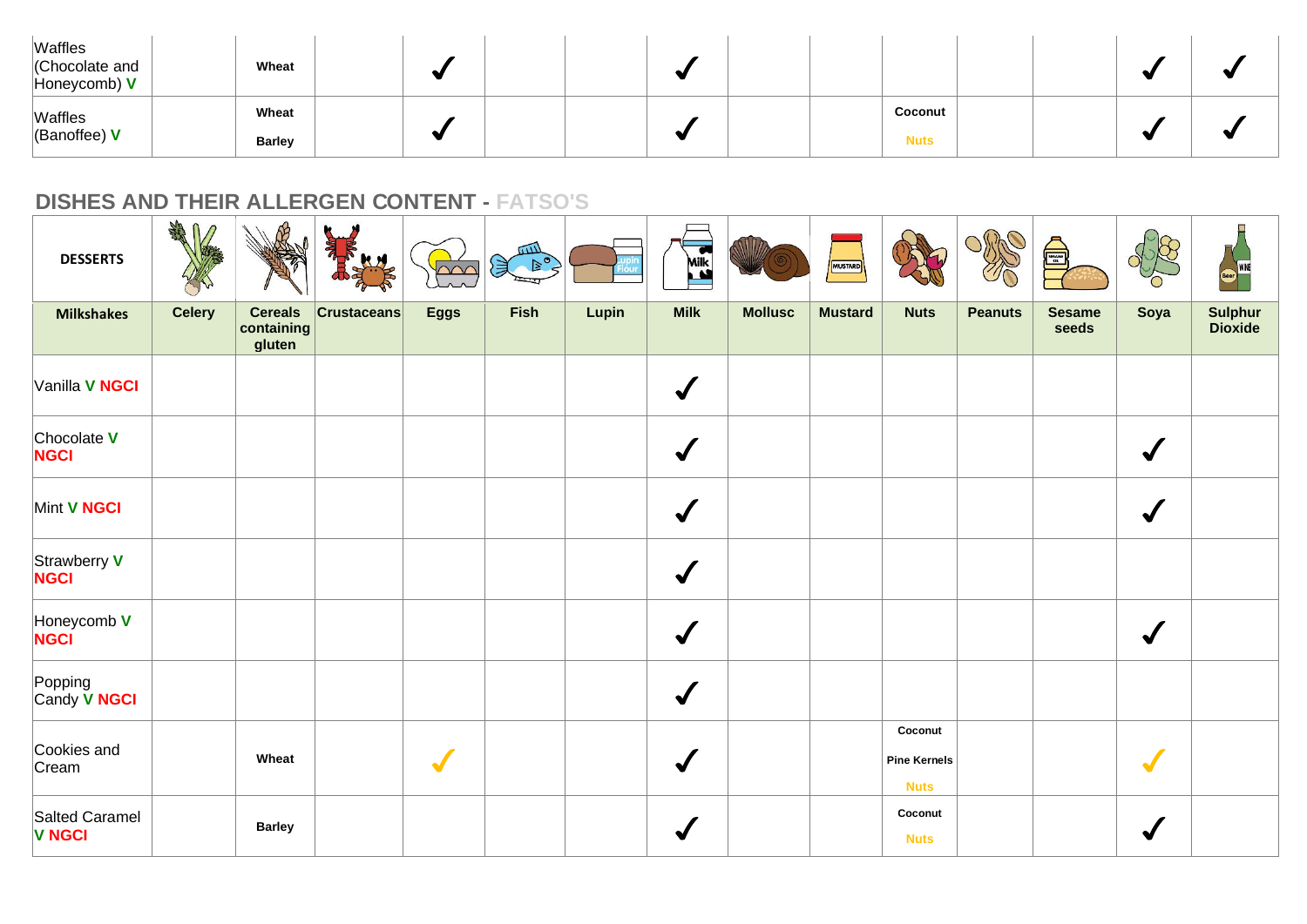| <b>DESSERTS</b>                | AND           |                                        | $\mathbf{H}$       | $\sim$      | Sean Ro     |       | <b>Milk</b>          |                | MUSTARD        |                                               |                | Å                      |           | Beer WINE                        |
|--------------------------------|---------------|----------------------------------------|--------------------|-------------|-------------|-------|----------------------|----------------|----------------|-----------------------------------------------|----------------|------------------------|-----------|----------------------------------|
| <b>Hardshakes</b>              | <b>Celery</b> | <b>Cereals</b><br>containing<br>gluten | <b>Crustaceans</b> | <b>Eggs</b> | <b>Fish</b> | Lupin | <b>Milk</b>          | <b>Mollusc</b> | <b>Mustard</b> | <b>Nuts</b>                                   | <b>Peanuts</b> | <b>Sesame</b><br>seeds | Soya      | <b>Sulphur</b><br><b>Dioxide</b> |
| Strawberry Gin<br>Sling V NGCI |               |                                        |                    |             |             |       | $\blacklozenge$      |                |                |                                               |                |                        |           |                                  |
| Pina Colada V<br><b>NGCI</b>   |               |                                        |                    |             |             |       | $\blacktriangledown$ |                |                | Coconut                                       |                |                        |           |                                  |
| Irish Kiss                     |               | Wheat                                  |                    |             |             |       | $\blacktriangledown$ |                |                | Coconut<br><b>Pine Kernels</b><br><b>Nuts</b> |                |                        | $\bullet$ |                                  |
| Honey JD V                     |               | <b>Barley</b><br>Rye                   |                    |             |             |       | ✔                    |                |                |                                               |                |                        | √         |                                  |
| Jager Shake V<br><b>NGCI</b>   |               | <b>Barley</b>                          |                    |             |             |       |                      |                |                | Coconut<br><b>Nuts</b>                        |                |                        |           |                                  |

| <b>DESSERTS</b>    | NA<br>5/7     |                                        | . .<br>$\sim$      | سميت | ūШ          |              | ∽<br>Milk<br>$\mathbf{A}$ |                | MUSTARD        |             | $^{\prime\prime}$ | <b>SESAME</b>          | $\sim$ | Beer                             |
|--------------------|---------------|----------------------------------------|--------------------|------|-------------|--------------|---------------------------|----------------|----------------|-------------|-------------------|------------------------|--------|----------------------------------|
| <b>Freakshakes</b> | <b>Celery</b> | <b>Cereals</b><br>containing<br>gluten | <b>Crustaceans</b> | Eggs | <b>Fish</b> | <b>Lupin</b> | <b>Milk</b>               | <b>Mollusc</b> | <b>Mustard</b> | <b>Nuts</b> | <b>Peanuts</b>    | <b>Sesame</b><br>seeds | Soya   | <b>Sulphur</b><br><b>Dioxide</b> |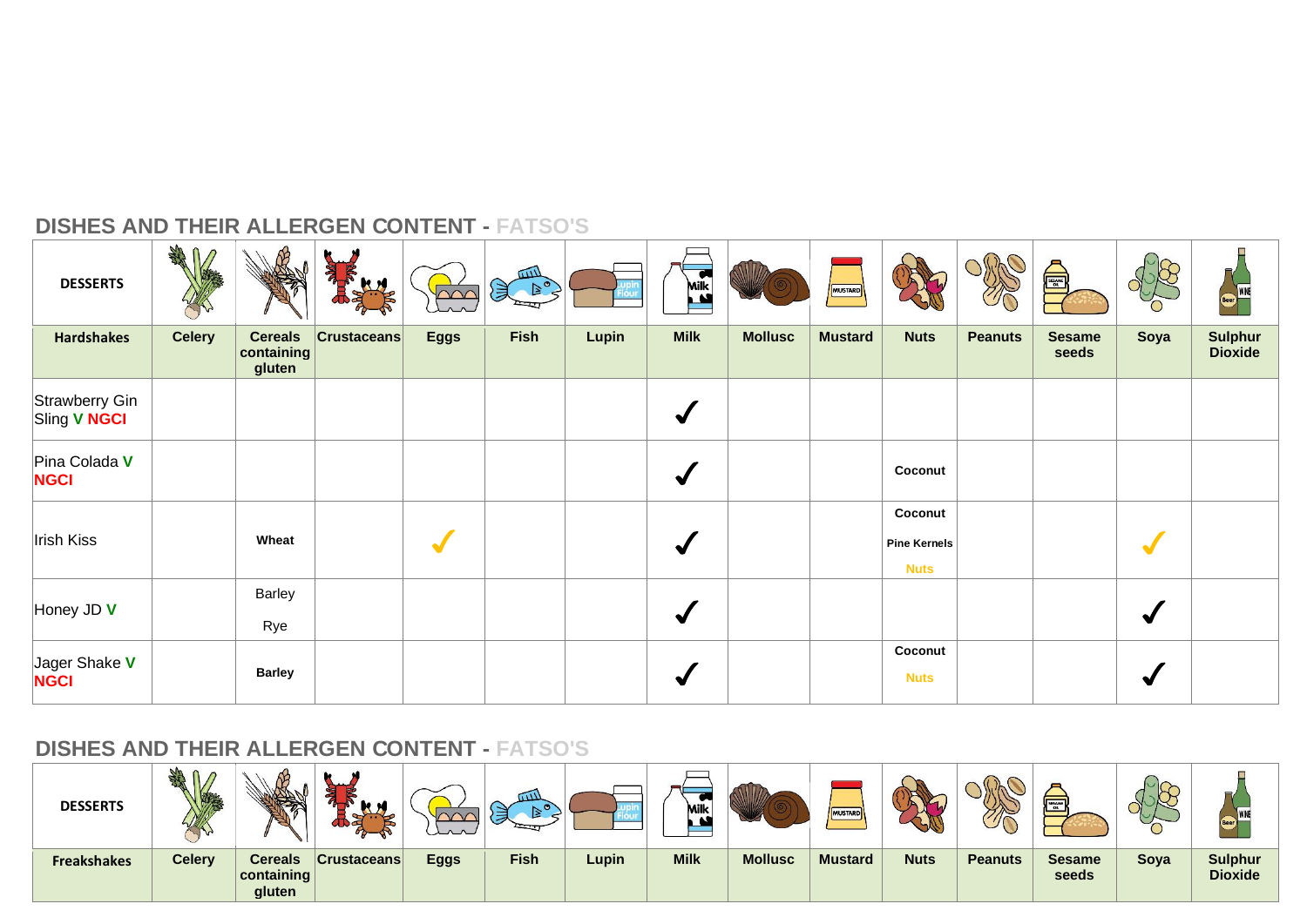| Chocolate<br>Fudge Brownie | Wheat                          | ₩                    | $\bullet$ |                                        |  |   |  |
|----------------------------|--------------------------------|----------------------|-----------|----------------------------------------|--|---|--|
| Oreo Cookie                | Wheat<br><b>Barley</b>         |                      | N         | Coconut<br>Pine Kernels<br><b>Nuts</b> |  |   |  |
| Caramel Donut<br>Mallow    | Wheat<br>Oats<br><b>Barley</b> | $\blacktriangledown$ | M         | Coconut<br><b>Nuts</b>                 |  | ₩ |  |
| Candy Shop<br><b>NGCI</b>  |                                |                      | N         | Coconut                                |  |   |  |

| Coffee                          | <b>SHAR</b>   |                                        | $\boldsymbol{\tilde{a}}$<br><b>KX</b> | $\sim$      | <b>GILL</b><br>$\mathbb{R}^{\circ}$<br>美 |       | Milk<br>A   |                | MUSTARD        |                          | T C            | <b>SEAME</b>           |      | <b>I</b> WINF<br><b>Beer</b>     |
|---------------------------------|---------------|----------------------------------------|---------------------------------------|-------------|------------------------------------------|-------|-------------|----------------|----------------|--------------------------|----------------|------------------------|------|----------------------------------|
| <b>Syrups</b>                   | <b>Celery</b> | <b>Cereals</b><br>containing<br>gluten | $ C$ rustaceans                       | <b>Eggs</b> | <b>Fish</b>                              | Lupin | <b>Milk</b> | <b>Mollusc</b> | <b>Mustard</b> | <b>Nuts</b>              | <b>Peanuts</b> | <b>Sesame</b><br>seeds | Soya | <b>Sulphur</b><br><b>Dioxide</b> |
| Vanilla Syrup<br><b>V NGCI</b>  |               |                                        |                                       |             |                                          |       |             |                |                |                          |                |                        |      |                                  |
| Caramel Syrup<br><b>V NGCI</b>  |               |                                        |                                       |             |                                          |       |             |                |                |                          |                |                        |      |                                  |
| Hazelnut Syrup<br><b>V NGCI</b> |               |                                        |                                       |             |                                          |       |             |                |                | <b>Nuts</b><br>Hazelnuts |                |                        |      |                                  |

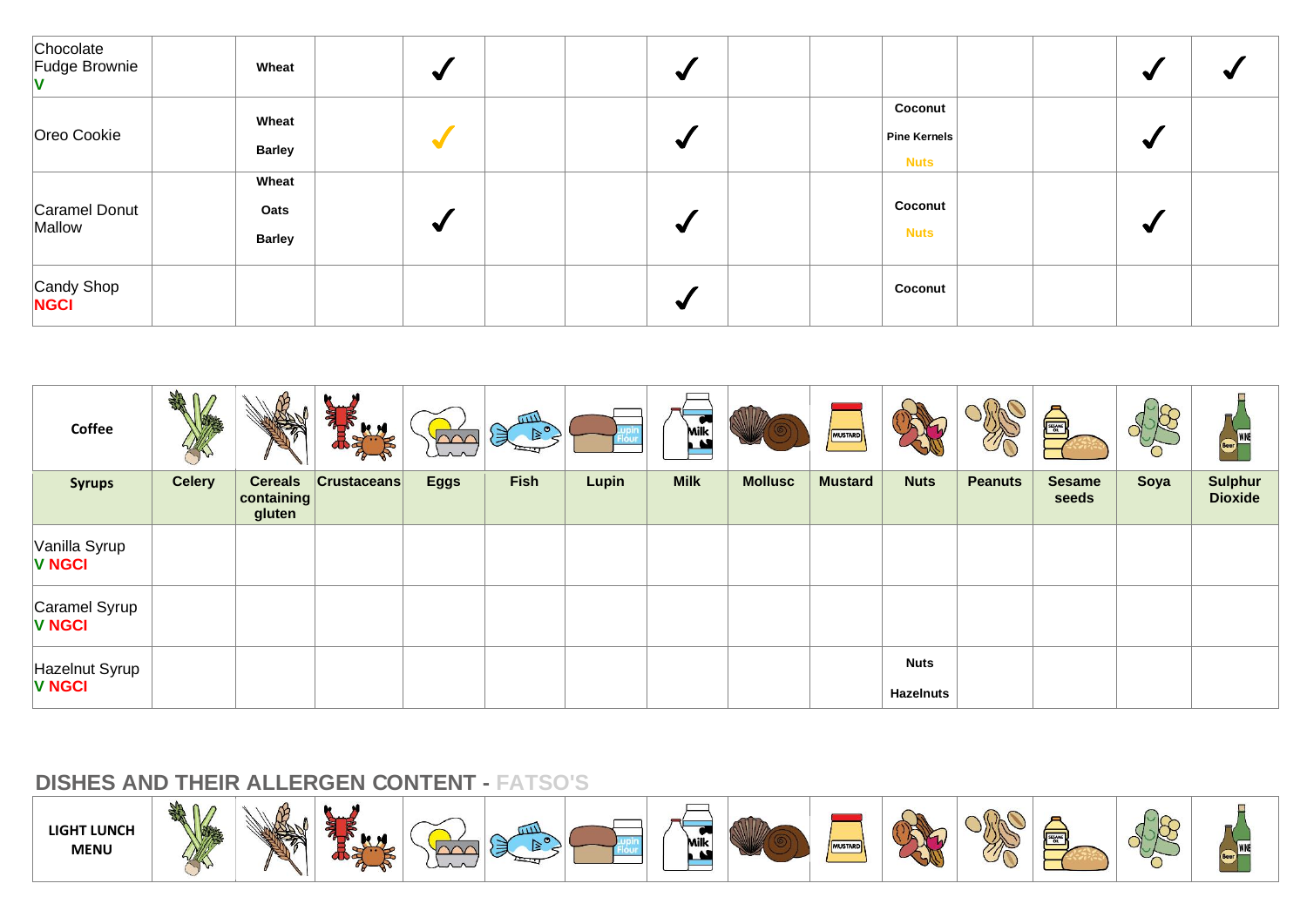| <b>Ciabattas</b>              | <b>Celery</b> | <b>Cereals</b><br>containing<br>gluten | $ $ Crustaceans | <b>Eggs</b>     | <b>Fish</b> | Lupin | <b>Milk</b> | <b>Mollusc</b> | <b>Mustard</b>       | <b>Nuts</b> | <b>Peanuts</b> | <b>Sesame</b><br>seeds | Soya | <b>Sulphur</b><br><b>Dioxide</b> |
|-------------------------------|---------------|----------------------------------------|-----------------|-----------------|-------------|-------|-------------|----------------|----------------------|-------------|----------------|------------------------|------|----------------------------------|
| Tuna<br>Mayonnaise            |               | Wheat<br><b>Barley</b>                 |                 | $\checkmark$    | Tuna        |       |             |                | $\blacklozenge$      |             |                |                        |      |                                  |
|                               |               | Rye                                    |                 |                 |             |       |             |                |                      |             |                |                        |      |                                  |
|                               |               | Wheat                                  |                 |                 |             |       |             |                |                      |             |                |                        |      |                                  |
| Prawns in Marie<br>Rose Sauce |               | <b>Barley</b>                          | <b>Prawns</b>   | $\blacklozenge$ |             |       |             |                | $\blacklozenge$      |             |                |                        |      |                                  |
|                               |               | Rye                                    |                 |                 |             |       |             |                |                      |             |                |                        |      |                                  |
|                               |               | Wheat                                  |                 |                 |             |       |             |                |                      |             |                |                        |      |                                  |
| Bacon and<br>Cheese           |               | <b>Barley</b>                          |                 |                 |             |       | √           |                | $\blacktriangledown$ |             |                |                        |      |                                  |
|                               |               | Rye                                    |                 |                 |             |       |             |                |                      |             |                |                        |      |                                  |
|                               |               | Wheat                                  |                 |                 |             |       |             |                |                      |             |                |                        |      |                                  |
| <b>BBQ Chicken</b><br>Melt    |               | <b>Barley</b>                          |                 |                 |             |       | √           |                | ✔                    |             |                |                        |      |                                  |
|                               |               | Rye                                    |                 |                 |             |       |             |                |                      |             |                |                        |      |                                  |

| <b>LIGHT LUNCH</b><br><b>MENU</b> | AR              |                                        | 礼<br>KN            | $\sim$      | mл<br>第 長   |       | Milk<br>M             |                | MUSTARD        |             | $\sqrt{C}$     | A                      |      | $\blacksquare$<br>Beer WINE      |
|-----------------------------------|-----------------|----------------------------------------|--------------------|-------------|-------------|-------|-----------------------|----------------|----------------|-------------|----------------|------------------------|------|----------------------------------|
| <b>Wraps</b>                      | <b>Celery</b>   | <b>Cereals</b><br>containing<br>gluten | <b>Crustaceans</b> | <b>Eggs</b> | <b>Fish</b> | Lupin | <b>Milk</b>           | <b>Mollusc</b> | <b>Mustard</b> | <b>Nuts</b> | <b>Peanuts</b> | <b>Sesame</b><br>seeds | Soya | <b>Sulphur</b><br><b>Dioxide</b> |
| Vegetable Fajita<br>v             |                 | Wheat                                  |                    |             |             |       | $\blacktriangleright$ |                |                |             |                |                        |      |                                  |
| Beef Fajita                       |                 | Wheat                                  |                    |             |             |       | $\blacktriangleright$ |                |                |             |                |                        |      |                                  |
| Chicken Fajita                    |                 | Wheat                                  |                    |             |             |       | ₩                     |                |                |             |                |                        |      |                                  |
| Southern Style<br>Fried Chicken   | $\blacklozenge$ | Wheat                                  |                    | ✔           |             |       |                       |                | ✔              |             |                |                        |      |                                  |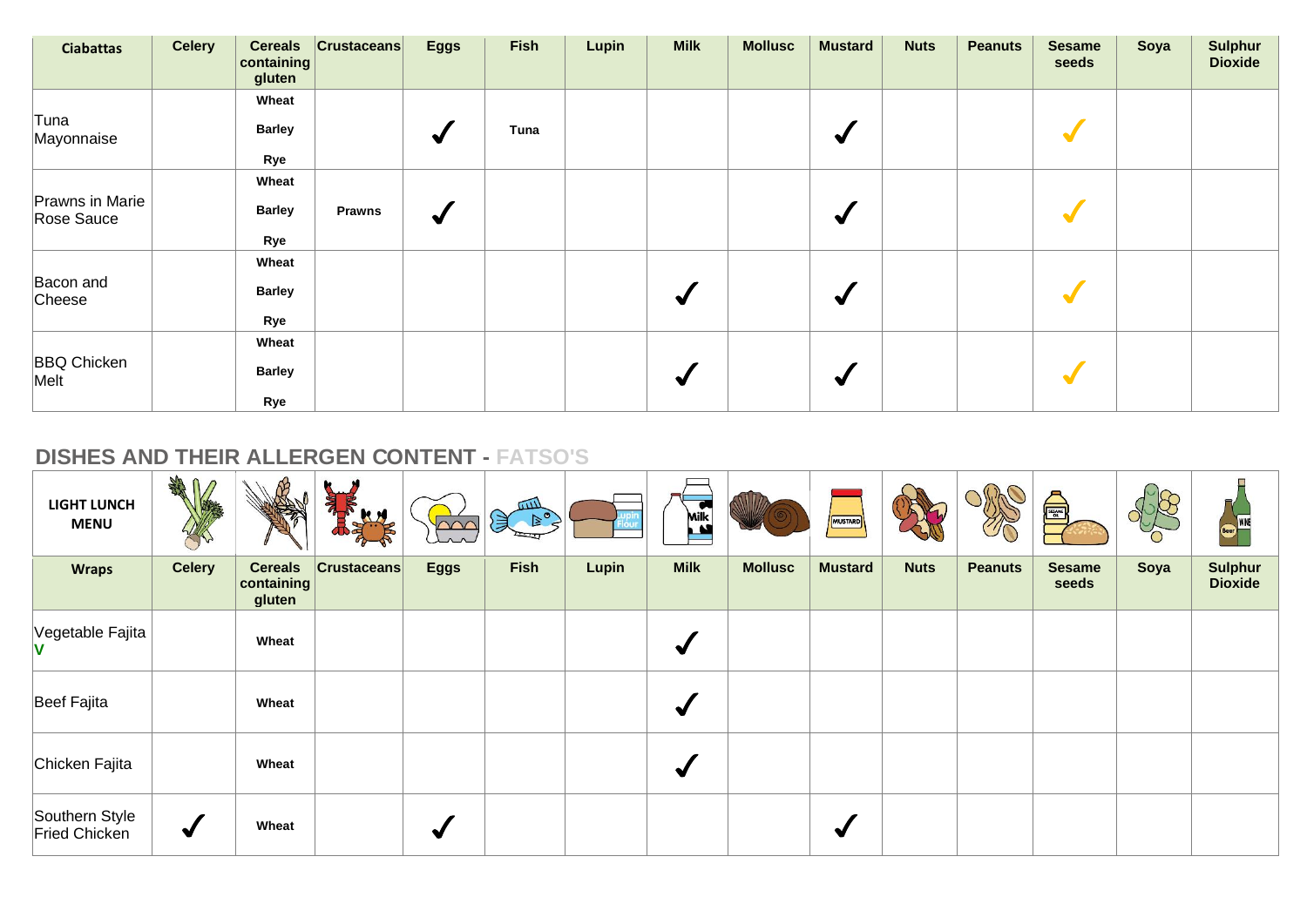| Cajun Chicken  | Wheat         |  |         |  |   |  |  |  |
|----------------|---------------|--|---------|--|---|--|--|--|
| Chicken Caesar | Wheat         |  |         |  |   |  |  |  |
|                | <b>Barley</b> |  | Anchovy |  | - |  |  |  |

| <b>LIGHT LUNCH</b><br><b>MENU</b> | <b>SHAR</b>   |                                        | Я                  | $\Omega$    | $\sqrt{111}$<br>$\left(\frac{1}{2}\right)^{6}$ |       | $\bullet$<br>Milk<br>$\mathbf{M}$ |                | MUSTARD        |             | $\mathcal{Y}(\mathcal{C})$ | é                      | O    | <b>WINE</b><br><b>Beer</b>       |
|-----------------------------------|---------------|----------------------------------------|--------------------|-------------|------------------------------------------------|-------|-----------------------------------|----------------|----------------|-------------|----------------------------|------------------------|------|----------------------------------|
| <b>Loaded Skins</b>               | <b>Celery</b> | <b>Cereals</b><br>containing<br>gluten | <b>Crustaceans</b> | <b>Eggs</b> | <b>Fish</b>                                    | Lupin | <b>Milk</b>                       | <b>Mollusc</b> | <b>Mustard</b> | <b>Nuts</b> | <b>Peanuts</b>             | <b>Sesame</b><br>seeds | Soya | <b>Sulphur</b><br><b>Dioxide</b> |
| Fatso's Beef<br>Chilli NGCI       |               |                                        |                    |             |                                                |       |                                   |                | √              |             |                            |                        |      |                                  |
| Bacon and<br>Cheese <b>NGCI</b>   |               |                                        |                    |             |                                                |       |                                   |                | ₩              |             |                            |                        |      |                                  |
| Pulled Pork<br><b>NGCI</b>        |               |                                        |                    |             |                                                |       |                                   |                | ₩              |             |                            |                        |      |                                  |

| <b>LIGHT LUNCH</b><br><b>MENU</b>                            | <b>SHAR</b>   |                                                |                    | un          | $\overline{u}$<br>$\geq$<br>貝 |       | $\cdot$<br>Milk<br>$\mathbf{A}$ |                | MUSTARD        |             | TO             | SESAME <sub>O</sub>    |      |                                  |
|--------------------------------------------------------------|---------------|------------------------------------------------|--------------------|-------------|-------------------------------|-------|---------------------------------|----------------|----------------|-------------|----------------|------------------------|------|----------------------------------|
| <b>Loaded Fries</b>                                          | <b>Celery</b> | <b>Cereals</b><br>$ $ containing $ $<br>gluten | <b>Crustaceans</b> | <b>Eggs</b> | <b>Fish</b>                   | Lupin | <b>Milk</b>                     | <b>Mollusc</b> | <b>Mustard</b> | <b>Nuts</b> | <b>Peanuts</b> | <b>Sesame</b><br>seeds | Soya | <b>Sulphur</b><br><b>Dioxide</b> |
| Loaded Cheesy<br>Fries V<br>(NGCIA order<br>with no curlies) |               | Wheat                                          |                    |             |                               |       |                                 |                |                |             |                |                        |      |                                  |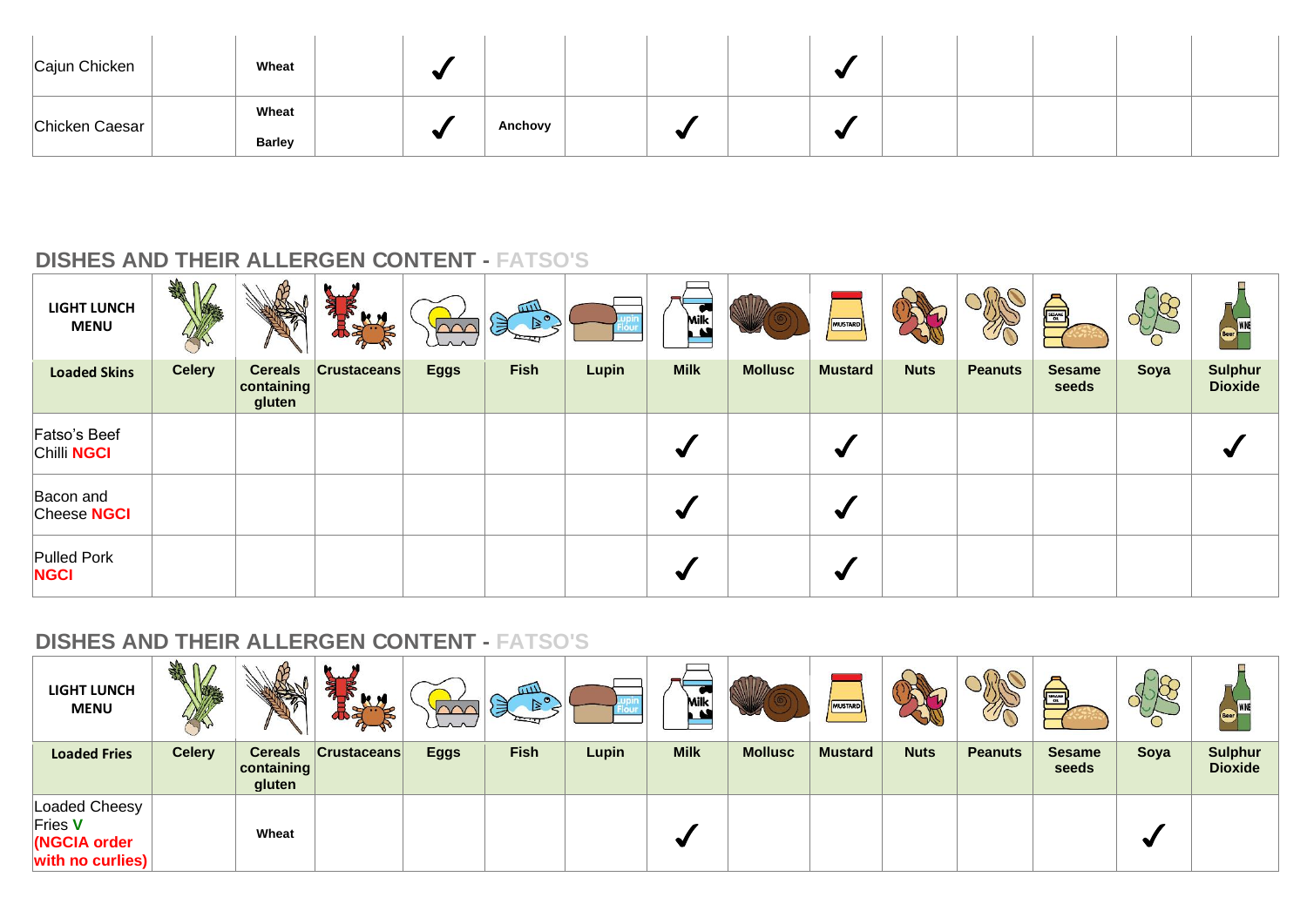| Hot Loaded<br>Cheesy Fries $V$<br>NGCIA order<br>$\vert$ with no curlies) $\vert$ | Wheat |  |  |  |  |  |  |
|-----------------------------------------------------------------------------------|-------|--|--|--|--|--|--|
| Cheesy Bacon<br>Fries<br>(NGCIA order<br>with no curlies)                         | Wheat |  |  |  |  |  |  |

| <b>LIGHT LUNCH</b><br><b>MENU</b>     | 我们            |                                        | a<br>a<br>A        | $\sim$       | Sean Ro     |       | Milk<br>$\mathbf{M}$ |                | MUSTARD         |             |                | é,                     |      | Beer WINE                        |
|---------------------------------------|---------------|----------------------------------------|--------------------|--------------|-------------|-------|----------------------|----------------|-----------------|-------------|----------------|------------------------|------|----------------------------------|
| <b>Jackets</b>                        | <b>Celery</b> | <b>Cereals</b><br>containing<br>gluten | <b>Crustaceans</b> | <b>Eggs</b>  | <b>Fish</b> | Lupin | <b>Milk</b>          | <b>Mollusc</b> | <b>Mustard</b>  | <b>Nuts</b> | <b>Peanuts</b> | <b>Sesame</b><br>seeds | Soya | <b>Sulphur</b><br><b>Dioxide</b> |
| Trio of Cheeses<br><b>V NGCI</b>      |               |                                        |                    |              |             |       |                      |                | $\blacklozenge$ |             |                |                        |      |                                  |
| ∣Tuna<br>Mayonnaise<br><b>NGCI</b>    |               |                                        |                    |              | Tuna        |       |                      |                | ✔               |             |                |                        |      |                                  |
| Homemade<br>Coleslaw V<br><b>NGCI</b> |               |                                        |                    | $\checkmark$ |             |       |                      |                | $\blacklozenge$ |             |                |                        |      |                                  |
| Baked Beans V<br><b>NGCI</b>          |               |                                        |                    |              |             |       | √                    |                | $\blacklozenge$ |             |                |                        |      |                                  |
| Beef Chilli NGCI                      |               |                                        |                    |              |             |       |                      |                | $\blacklozenge$ |             |                |                        |      |                                  |
| Vegetable Chilli<br><b>V NGCI</b>     |               |                                        |                    |              |             |       |                      |                | ✔               |             |                |                        |      |                                  |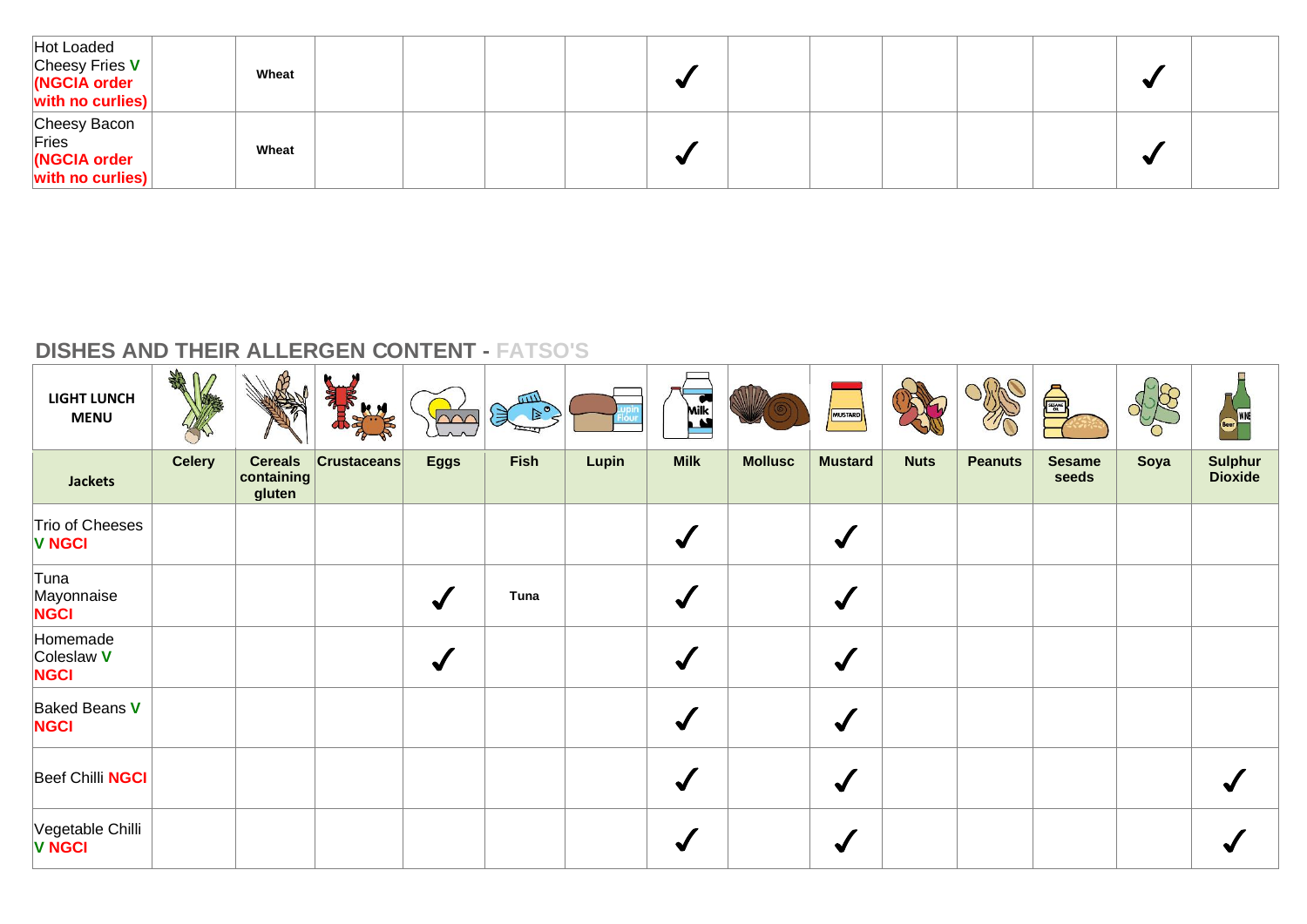| <b>LIGHT LUNCH</b><br><b>MENU</b> | <b>SHAR</b>   |                                        | <b>KN</b>          | $\cap\cap$  | $\sqrt{111}$<br>$\begin{picture}(160,10) \put(0,0){\line(1,0){10}} \put(15,0){\line(1,0){10}} \put(15,0){\line(1,0){10}} \put(15,0){\line(1,0){10}} \put(15,0){\line(1,0){10}} \put(15,0){\line(1,0){10}} \put(15,0){\line(1,0){10}} \put(15,0){\line(1,0){10}} \put(15,0){\line(1,0){10}} \put(15,0){\line(1,0){10}} \put(15,0){\line(1,0){10}} \put(15,0){\line($<br>頁 |       | <b>C</b><br>Milk<br>$\mathbf{M}$ |                | MUSTARD        |             | $\mathcal{U}$  | SESAME <sub>OL</sub>   | O    | $\Rightarrow$                    |
|-----------------------------------|---------------|----------------------------------------|--------------------|-------------|--------------------------------------------------------------------------------------------------------------------------------------------------------------------------------------------------------------------------------------------------------------------------------------------------------------------------------------------------------------------------|-------|----------------------------------|----------------|----------------|-------------|----------------|------------------------|------|----------------------------------|
| <b>Quesadillas</b>                | <b>Celery</b> | <b>Cereals</b><br>containing<br>gluten | <b>Crustaceans</b> | <b>Eggs</b> | <b>Fish</b>                                                                                                                                                                                                                                                                                                                                                              | Lupin | <b>Milk</b>                      | <b>Mollusc</b> | <b>Mustard</b> | <b>Nuts</b> | <b>Peanuts</b> | <b>Sesame</b><br>seeds | Soya | <b>Sulphur</b><br><b>Dioxide</b> |
| Vegetable<br>Quesadilla V         |               | Wheat                                  |                    |             |                                                                                                                                                                                                                                                                                                                                                                          |       | ₩                                |                |                |             |                |                        |      |                                  |
| Chicken<br>Quesadilla             |               | Wheat                                  |                    |             |                                                                                                                                                                                                                                                                                                                                                                          |       | ₩                                |                |                |             |                |                        |      |                                  |
| Bacon<br>Quesadilla               |               | Wheat                                  |                    |             |                                                                                                                                                                                                                                                                                                                                                                          |       |                                  |                |                |             |                |                        |      |                                  |

| <b>LIGHT LUNCH</b><br><b>MENU</b>                          | AR<br>$\mathcal{D}$  |                                        | 亂                  | $\sim$               | mл<br>$\left( \frac{1}{2} \right)$ |       | <b>Milk</b> |                | MUSTARD              |             | $\mathcal{D}(\nabla)$ | SESAME D               |      |                                  |
|------------------------------------------------------------|----------------------|----------------------------------------|--------------------|----------------------|------------------------------------|-------|-------------|----------------|----------------------|-------------|-----------------------|------------------------|------|----------------------------------|
| <b>Lunch Specials</b>                                      | <b>Celery</b>        | <b>Cereals</b><br>containing<br>gluten | <b>Crustaceans</b> | <b>Eggs</b>          | <b>Fish</b>                        | Lupin | <b>Milk</b> | <b>Mollusc</b> | <b>Mustard</b>       | <b>Nuts</b> | <b>Peanuts</b>        | <b>Sesame</b><br>seeds | Soya | <b>Sulphur</b><br><b>Dioxide</b> |
| Hot Chicken<br>Wings                                       | $\blacktriangledown$ | Wheat<br><b>Barley</b>                 |                    | $\blacktriangledown$ |                                    |       | ₩           |                | $\blacktriangledown$ |             |                       |                        |      |                                  |
| Barbecue Ribs                                              | $\blacktriangledown$ | Wheat<br><b>Barley</b>                 |                    |                      |                                    |       |             |                | $\blacktriangledown$ |             |                       |                        |      |                                  |
| Fatso's Chilli<br>and Rice <b>NGCI</b>                     |                      |                                        |                    |                      |                                    |       | ✔           |                |                      |             |                       |                        |      |                                  |
| Fatso's<br>Vegetable Chilli<br>and Rice $V$<br><b>NGCI</b> |                      |                                        |                    |                      |                                    |       |             |                |                      |             |                       |                        |      |                                  |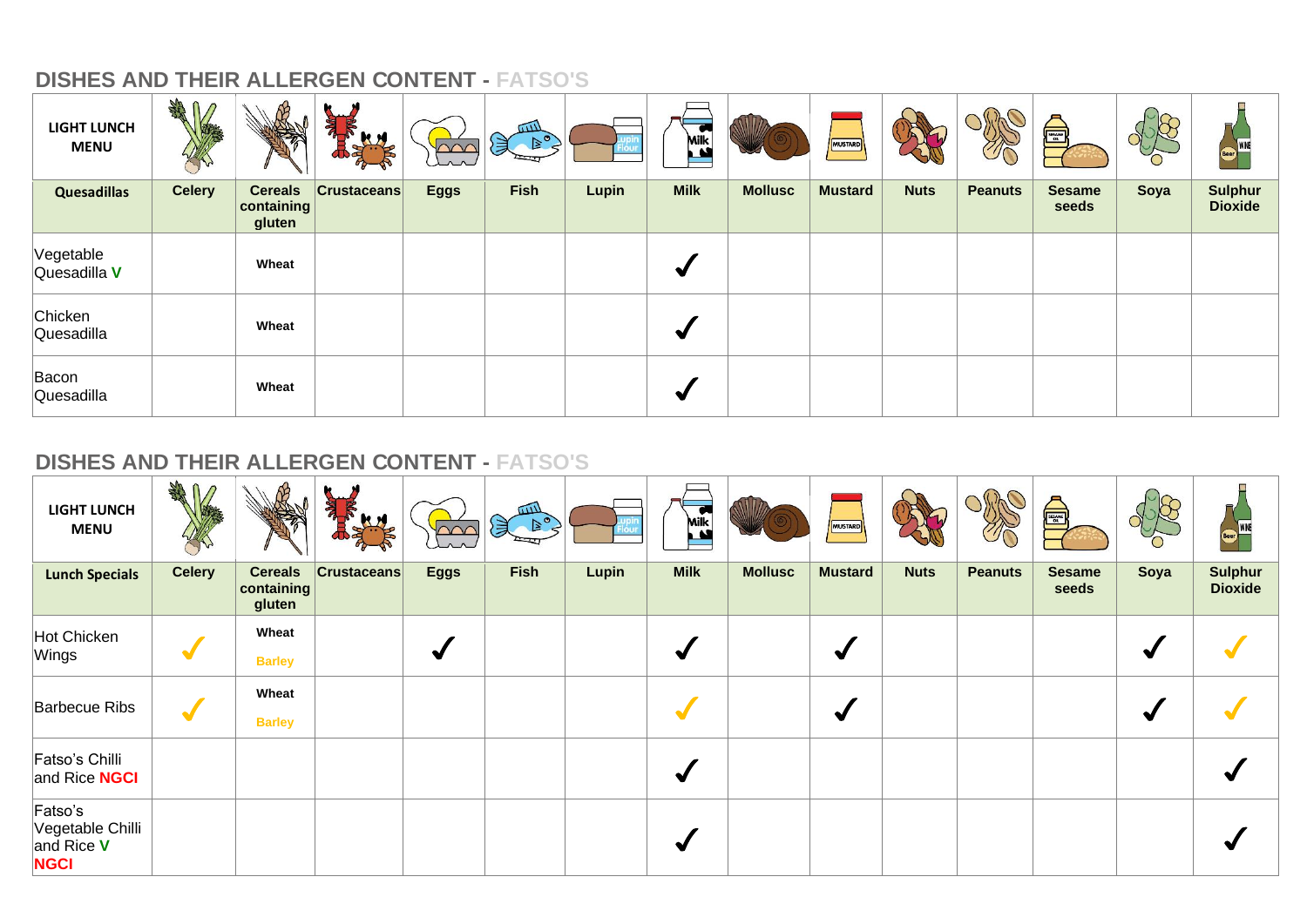| Brunch                                                                    |              | Wheat                  |        | $\checkmark$    |         |                      | $\blacktriangledown$ |                                     |                | $\blacktriangledown$ |  |
|---------------------------------------------------------------------------|--------------|------------------------|--------|-----------------|---------|----------------------|----------------------|-------------------------------------|----------------|----------------------|--|
| Scampi                                                                    |              | Wheat                  | Scampi | $\bigvee$       |         | $\checkmark$         |                      |                                     |                |                      |  |
| Cajun Chicken<br>Caesar Salad                                             |              | Wheat<br><b>Barley</b> |        | $\checkmark$    | Anchovy | $\checkmark$         | $\blacklozenge$      | <b>Nuts</b>                         |                | $\sqrt{}$            |  |
| Cheesy Nut<br>Burger V                                                    |              | Wheat                  |        | $\checkmark$    |         | $\blacktriangledown$ |                      | <b>Hazelnuts</b><br>Cashew<br>Pecan |                | √                    |  |
| C & B Burger<br>(NGCIA with<br>NGCI bun, no<br>curlies)                   |              | Wheat                  |        | $\checkmark$    |         | $\checkmark$         |                      |                                     | <b>NGCIA V</b> | √                    |  |
| Cheese Deluxe<br>Burger<br>(NGCIA with<br><b>NGCI bun, no</b><br>curlies) |              | Wheat                  |        | $\checkmark$    |         | $\blacktriangledown$ | $\checkmark$         |                                     | <b>NGCIA</b>   |                      |  |
| Southern Style<br>Chicken Burger                                          | $\checkmark$ | Wheat                  |        | $\bigvee$       |         | $\checkmark$         |                      |                                     |                | $\blacktriangledown$ |  |
| Cheese and<br>Bacon Dog                                                   | $\sqrt{}$    | Wheat<br>Rye           |        | $\blacklozenge$ |         | $\blacktriangledown$ | $\sqrt{}$            |                                     |                |                      |  |

| <b>KIDS' MENU</b>    | M             |                                      | <b>KM</b>          | un          | $\overline{u}$<br>$\mathbb{R}^{\sigma}$ |       | $\cdot$<br>Milk<br>$\mathbf{A}$ |                | MUSTARD        |             | The            | <b>FEBRUARY</b>        |      | $\equiv$                         |
|----------------------|---------------|--------------------------------------|--------------------|-------------|-----------------------------------------|-------|---------------------------------|----------------|----------------|-------------|----------------|------------------------|------|----------------------------------|
| <b>Main Courses</b>  | <b>Celery</b> | <b>Cereals</b><br>$ $ containing $ $ | <b>Crustaceans</b> | <b>Eggs</b> | <b>Fish</b>                             | Lupin | <b>Milk</b>                     | <b>Mollusc</b> | <b>Mustard</b> | <b>Nuts</b> | <b>Peanuts</b> | <b>Sesame</b><br>seeds | Soya | <b>Sulphur</b><br><b>Dioxide</b> |
|                      |               | gluten                               |                    |             |                                         |       |                                 |                |                |             |                |                        |      |                                  |
| <b>Barbecue Ribs</b> |               | Wheat                                |                    |             |                                         |       |                                 |                |                |             |                |                        |      |                                  |
|                      |               | <b>Barley</b>                        |                    |             |                                         |       |                                 |                |                |             |                |                        |      |                                  |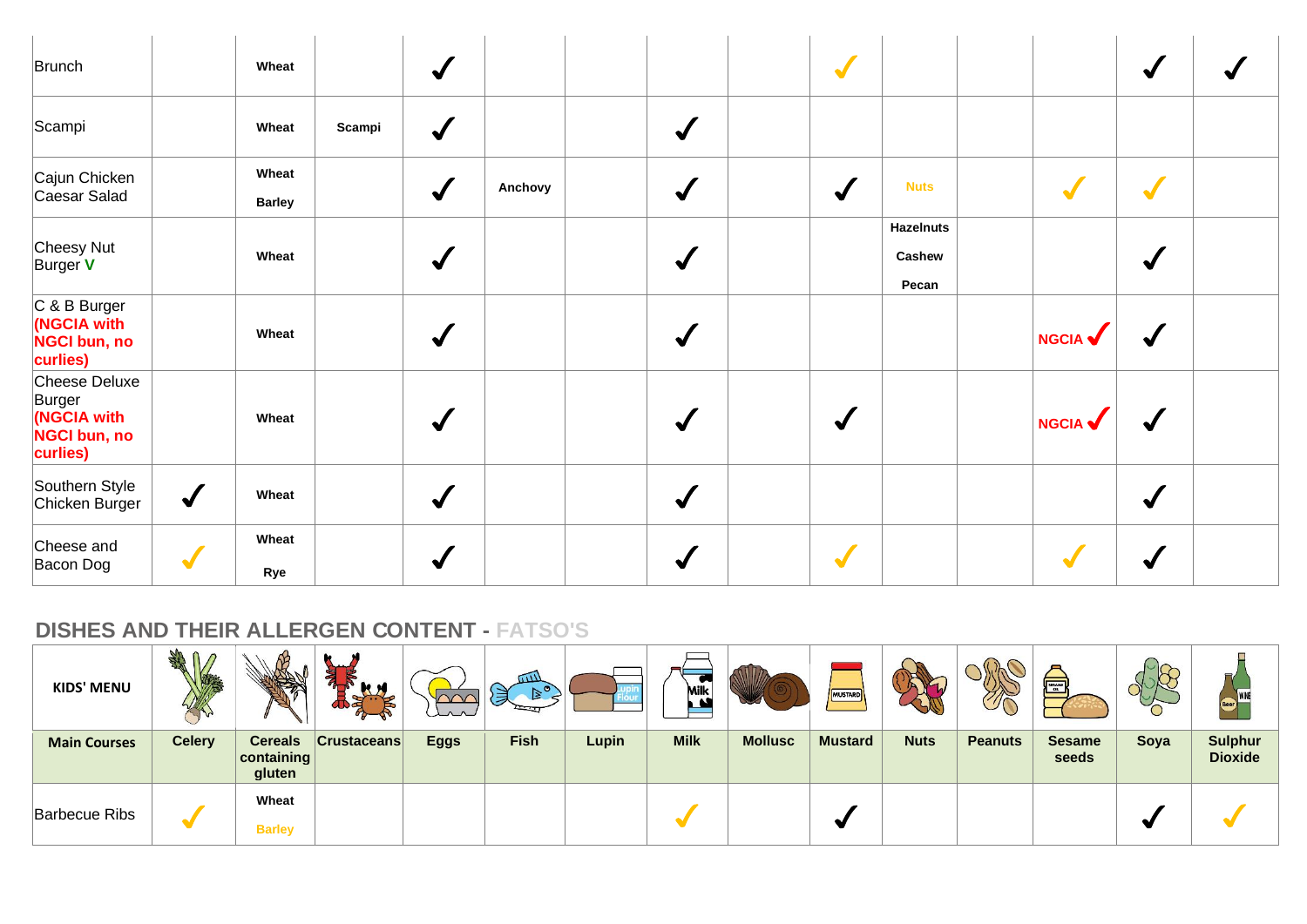| Margherita<br>Pizza V                                             |              | Wheat<br><b>Barley</b>      |                      |                | $\checkmark$         |                 |  |              |                      |  |
|-------------------------------------------------------------------|--------------|-----------------------------|----------------------|----------------|----------------------|-----------------|--|--------------|----------------------|--|
| Jumbo Hot Dog                                                     |              | Wheat<br>Rye                | $\sqrt{\frac{1}{2}}$ |                | $\checkmark$         | $\sqrt{}$       |  | $\sqrt{}$    | $\sqrt{\frac{1}{2}}$ |  |
| <b>Fish Fingers</b>                                               |              | Wheat                       |                      | $\mathsf{Cod}$ |                      |                 |  |              |                      |  |
| Junior Burger<br>(NGCIA with<br>NGCI bun, no<br>curlies)          |              | Wheat                       |                      |                |                      |                 |  | $\checkmark$ |                      |  |
| Junior<br>Cheeseburger<br>(NGCIA with<br>NGCI bun, no<br>curlies) |              | Wheat                       |                      |                | $\blacktriangledown$ | $\blacklozenge$ |  | $\bigvee$    |                      |  |
| Veggie Fajita<br>$W$ raps $V$                                     |              | Wheat                       |                      |                | $\checkmark$         |                 |  |              |                      |  |
| Chicken Fajita<br>Wraps                                           |              | Wheat                       |                      |                | $\checkmark$         |                 |  |              |                      |  |
| Mac & Cheese<br>Bites V                                           |              | Wheat<br><b>Durum Wheat</b> | $\checkmark$         |                | $\checkmark$         |                 |  |              | $\sqrt{}$            |  |
| Chicken<br>Nuggets                                                | $\checkmark$ | Wheat                       | $\checkmark$         |                | $\sqrt{}$            |                 |  |              |                      |  |